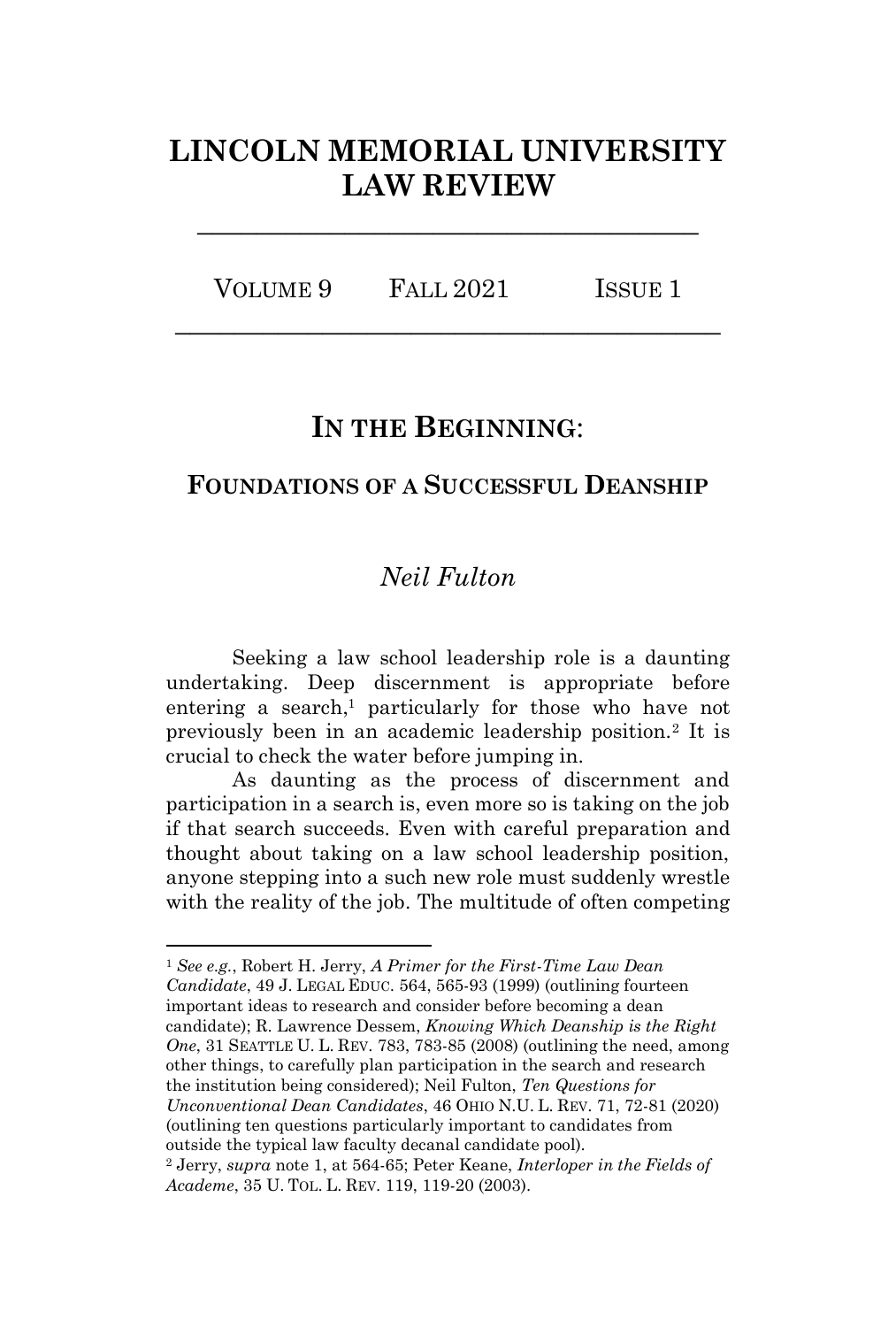demands on a law school dean requires advance thought and planning to avoid having them simply overtake and dominate service in the role.

Thought and planning are particularly important at the outset of service. This is so for a couple of reasons. First, decanal terms are often short.<sup>3</sup> Time is therefore especially dear, and the earliest days of a dean's tenure often carry the most potential. Second, early days set the tone and habits that will likely define a dean's term. It is important to build the system, culture, and habits that will endure throughout the time spent as dean. Third, absent a plan for how to manage events, events can manage the dean. It is easy to suddenly look up to realize that rather than leading, a dean is simply responding to events. Such a reactionary posture, while inevitable at times, is not a recipe for real success.

To thrive, a new dean should instead formulate their own approach to the job early and commit to that plan. Simple as that sounds, it is not easy to do in practice. Beyond the mere discipline of planning and execution is the substance of that plan. A new dean must also have a sense of what is important and how to advance those priorities to thrive.

This essay lays out some key ideas about how to approach the first year as dean. These ideas are inspired by the deep well of literature on decanal leadership and grounded in personal, sometimes painful, experiences. No list can address every circumstance or be foolproof, but it can provide a place to begin to formulate a plan for success.

# I. TAKE CARE OF YOURSELF

<span id="page-1-0"></span>The job of law school dean is demanding.<sup>4</sup> It can promote unhealthy lifestyles. The calorie and cholesterol content of catered dinners, reception hors d'oeuvres and cocktails, and meals heavy on processed foods while traveling are hard on the waistline and arteries of a dean. Long hours at work, most of them sitting at a desk or

<sup>3</sup> Timothy J. Heinsz, *Deaning Today: A Worthwhile Endeavor—If You* 

*Have the Time*, 31 U TOL. L. REV. 615, 615-16 (2000); Norman Lefstein,

*Reflections of a Long-Serving Dean*, 34 U. TOL. L. REV. 109, 109-10 (2002). <sup>4</sup> *See generally*, George W. Prigge, *Just What Does a Dean Do? The* 

*Collective Wisdom of Many Law Deans*, 39 U. TOL. L. REV. 361 (2008) (cataloguing decanal duties as described in a series of articles on the topic).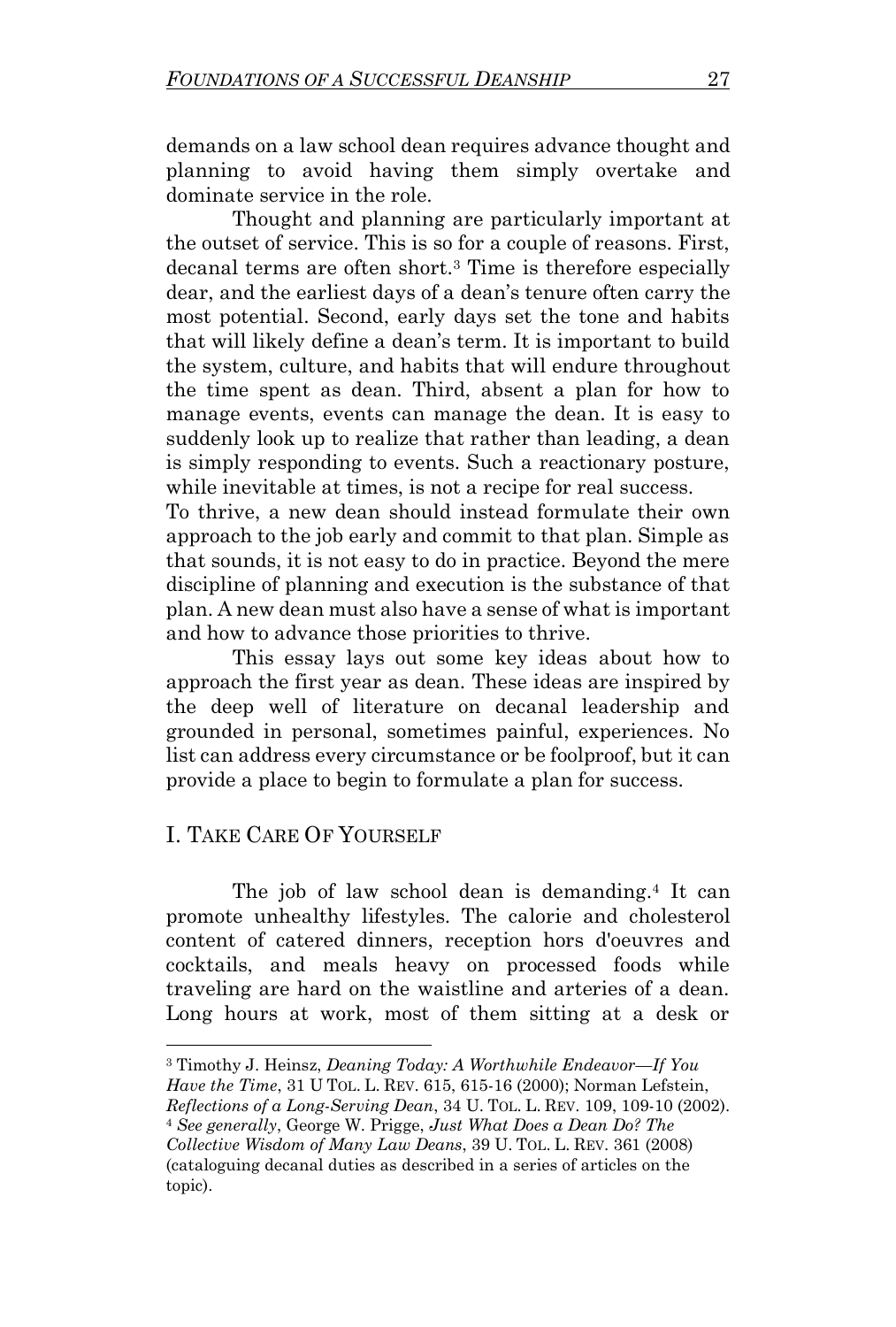<span id="page-2-0"></span>conference room table, are hard on the body of a dean.<sup>5</sup> An inbox consistently full of complicated problems nobody else could solve can be hard on the mind and emotions of a dean.<sup>6</sup> The pressure imposed by law school constituencies and by deans themselves can be corrosive to the personal relationships and job satisfaction of a dean. <sup>7</sup> In short, being a dean is hard and it can be hard on the dean.<sup>8</sup>

<span id="page-2-3"></span><span id="page-2-2"></span><span id="page-2-1"></span>In no small part because of these challenges, the tenure of a modern law school dean is often short.<sup>9</sup> Decanal tenures can readily end on unfavorable terms.<sup>10</sup> It need not be so.<sup>11</sup> Real success as a dean is facilitated by longevity.<sup>12</sup> Longevity is impossible if a dean does not maintain their physical, mental, and emotional health, however. Being a healthy dean alone may not result in being a successful dean, but it is highly unlikely that an unhealthy dean will be a successful dean. At least not in the long term.

<sup>5</sup> *See e.g.*, Edward R. Laskowski, M.D., *What are the Risks of Sitting too Much?*, MAYO CLINIC: EXPERT ANSWERS (Aug. 21, 2020),

[https://www.mayoclinic.org/healthy-lifestyle/adult-health/expert](https://www.mayoclinic.org/healthy-lifestyle/adult-health/expert-answers/sitting/faq-20058005)[answers/sitting/faq-20058005](https://www.mayoclinic.org/healthy-lifestyle/adult-health/expert-answers/sitting/faq-20058005) (suggesting tools to ameliorate negative health impacts of sitting for long periods); Harvard Health Publishing, *The Dangers of Sitting*, HARVARD MEDICAL SCHOOL BLOG: PLAIN (May 23, 2019),<https://www.health.harvard.edu/pain/the-dangers-of-sitting> (describing research on health impacts of excessive sitting).

<sup>6</sup> Paul D. Carrington, *Afterword: Why Deans Quit*, 1987 DUKE L. J. 342, 356-57 (1987).

<sup>7</sup> *Id*. at 358-59.

<sup>8</sup> Being dean is, in this respect, much like the life of many in the practice of law who face significant time pressures and the potential of unhealthy lifestyles. Jeena Cho, *Balancing Your Body Budget*, 107 A.B.A. J. 13, 13- 14 (2021). Much of life in and around the law imposes time pressure, stress, and an impulse to place the wellbeing of a client or issue over the

wellbeing of the lawyer themselves. *Id*. <sup>9</sup> Carrington, *supra* note [6,](#page-2-0) at 342 (describing the average decanal tenure as less than four years). Literature about decanal leadership often

suggests that the typical decanal tenure is frequently solitary, poor, nasty, and brutish in addition to short. *Id*.; *see also* Kent Syverud, *Three Principles of Effective Deaning*, 31 U. TOL. L. REV. 751, 752-53 (2000).

<sup>10</sup> *See e.g.*, Kent Syverud, *How Deans (and Presidents) Should Quit*, 56 J. LEGAL EDUC. 3, 3-5 (2006) (describing ways in which deanships can end unhappily).

<sup>11</sup> Glen Weissenberger, *Letter to a New Dean*, 39 U. TOL. L. REV. 399, 399- 400 (2008).

<sup>12</sup> R. Lawrence Dessem, *Maybe Deaning is Not for You*, 39 U. TOL. L. REV. 261, 265 (2008).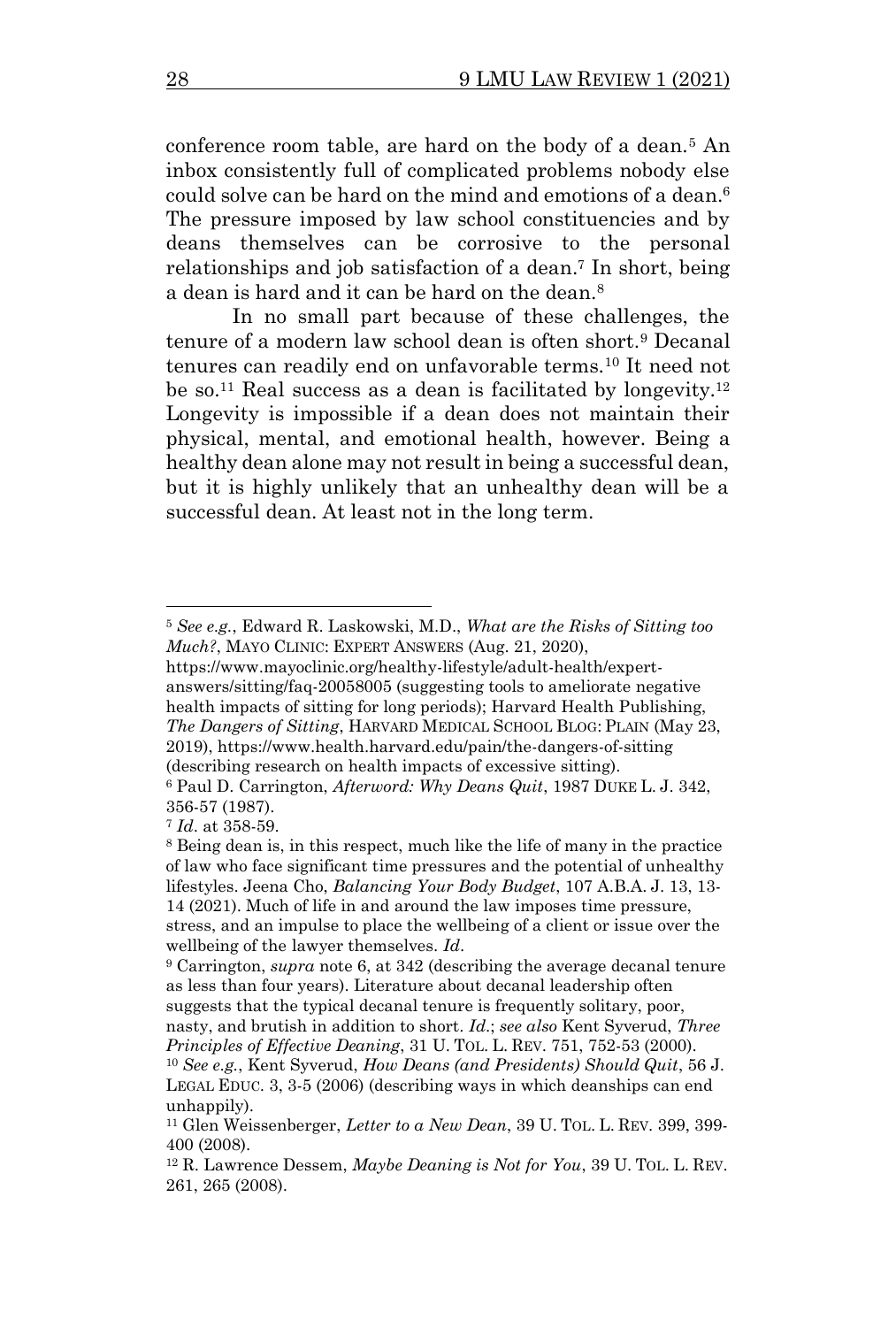<span id="page-3-0"></span>It is therefore necessary that deans take care of themselves. <sup>13</sup> This means doing certain things.

<span id="page-3-2"></span>A successful dean must keep time for physical activity. Without a healthy physical platform, no dean will have the energy or capacity to carry out their many duties.<sup>14</sup> Whether that is running, swimming, yoga, or whatever physical activity sustains the dean, it must be a scheduled commitment on par with other necessary activities. Some savvy deans conduct walking meetings or find similar ways to combine physical activity and their duties.<sup>15</sup> When thinking about how to combine physical activity and decanal duties, it is important not to simply let the job take over another part of your life. But making required tasks healthier by organizing them around a walk, not just another half-hour sitting at a conference table, can be a good thing. However an individual dean does it, they must find time for physical activity. A productive and healthy dean's mind must be housed in an active, healthy body.

<span id="page-3-1"></span>A new dean must also develop the habit of tending to their mental and emotional health. For many, this will come from time with prayer, meditation, or other mindfulness practices.<sup>16</sup> Just like regular physical activity builds stores of energy, mindfulness practices need to become routine in the easy times so that the dean can reliably draw on them in difficult times.<sup>17</sup> Deans are presented with the hardest problems, often involving strong emotions from those they are dealing with; it is necessary to have a deep personal store

<sup>&</sup>lt;sup>13</sup> A new dean should recognize and accept the idea of a "body budget" with positive and healthy activities making deposits and stressful activities making withdrawals. Cho, *supra* note [8,](#page-2-1) at 14. Much as with the financial budget of the law school, no dean can sustainably be in debt. *Id*.

<sup>&</sup>lt;sup>14</sup> Leaders who fall into poor physical condition readily fall into bad judgment. JOHN WOODEN & STEVE JAMISON, WOODEN ON LEADERSHIP 44- 45 (2005).

<sup>&</sup>lt;sup>15</sup> I have personally done this by purchasing a digital voice recorder and voice recognition software. This allows a long walk to be a writing session as well. The devoted block of time and mental clarity of a walk in the country with my dog, or early morning round of golf on the weekend, provides a good space to write speeches, columns for the state bar newsletter, and even initial outlines of academic articles. <sup>16</sup> BILL GEORGE, TRUE NORTH 144-45 (2019).

<sup>&</sup>lt;sup>17</sup> These practices are effectively deposits into the dean's "body budget," that allow forced withdrawals in more stressful times. Cho, *supra* note [8,](#page-2-1) at [13.](#page-3-0)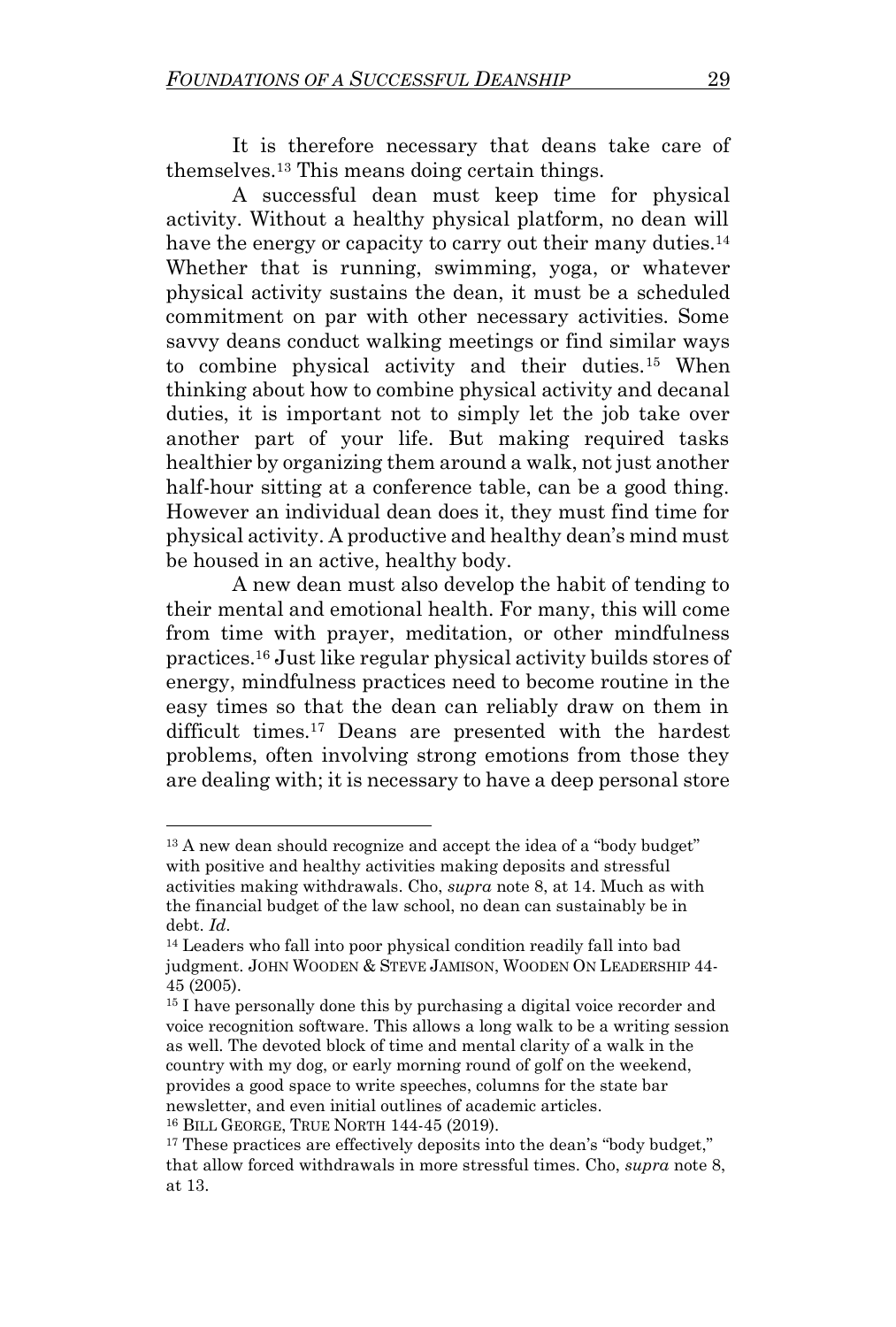of mental and emotional strength to draw on in those settings. Building that store takes time and practice. A new dean must begin the work of developing a regular and reliable practice of mindfulness that works for them on day one.

<span id="page-4-0"></span>A new dean must also preserve time for their personal relationships.<sup>18</sup> Spouses, significant others, children, and friends can get left behind in the time pressures facing the dean.<sup>19</sup> Destruction of personal relationships can lead to the destruction of a deanship.<sup>20</sup> If a new dean does not have the stability and support of strong personal relationships, a cascade of personal and professional collapse can ensue. Make time for personal relationships and make personal relationships outside the law school. As wonderful as it is to have a law school community that is "like family," the law school community is not family.<sup>21</sup> Family provides a fundamental grounding and source of support that transcends the role as dean.<sup>22</sup> It is vital to have healthy and vibrant relationships outside your role as dean.

To succeed, a dean must also build the habit of rest. It is tempting to simply run with the throttle open because "that's what the job requires." There are certainly enough

<sup>22</sup> GEORGE, *supra* note [16,](#page-3-1) at 142.

<sup>18</sup> Syverud, *supra* not[e 9,](#page-2-2) at 754.

<sup>19</sup> Richard Aynes, *Stone Soup: Thoughts on Balancing a Deanship and Family Life After Twelve Years as Dean*, 39 U. TOL. L. REV. 221, 222-23 (2008).

<sup>20</sup> Conversely the wise dean develops a practice of incorporating family into the "fun" part of being dean. *Id*. at 225-27. Athletics, alumni events, guest lectures, and other events where family can participate can become enjoyable and rewarding family time. My children have gotten to see appellate arguments, professional receptions, athletic events, and other "cool" opportunities that have expanded their horizons. Family is a "force multiplier" for the law school when alumni and friends interact with my family, seeing them as extension of me. It is important to have family consider and agree about their likely role when considering a deanship. Fulton, *supra* not[e 1,](#page-0-1) at 77-78.

<sup>21</sup> The same must inevitably be said of professional relationships with students, alumni, bench and bar contacts, and other professional relationships. Inevitably a dean will develop some true and enduring friendships from among these groups. But no dean should mistake professional relationships of necessity with true connections of friendship and family that are independent of their role as dean. The former pass and the latter endure. The latter also have the capacity to speak truth to a dean in a way that the former never will. Although both are necessary and important, it is equally necessary and important never to mistake the two.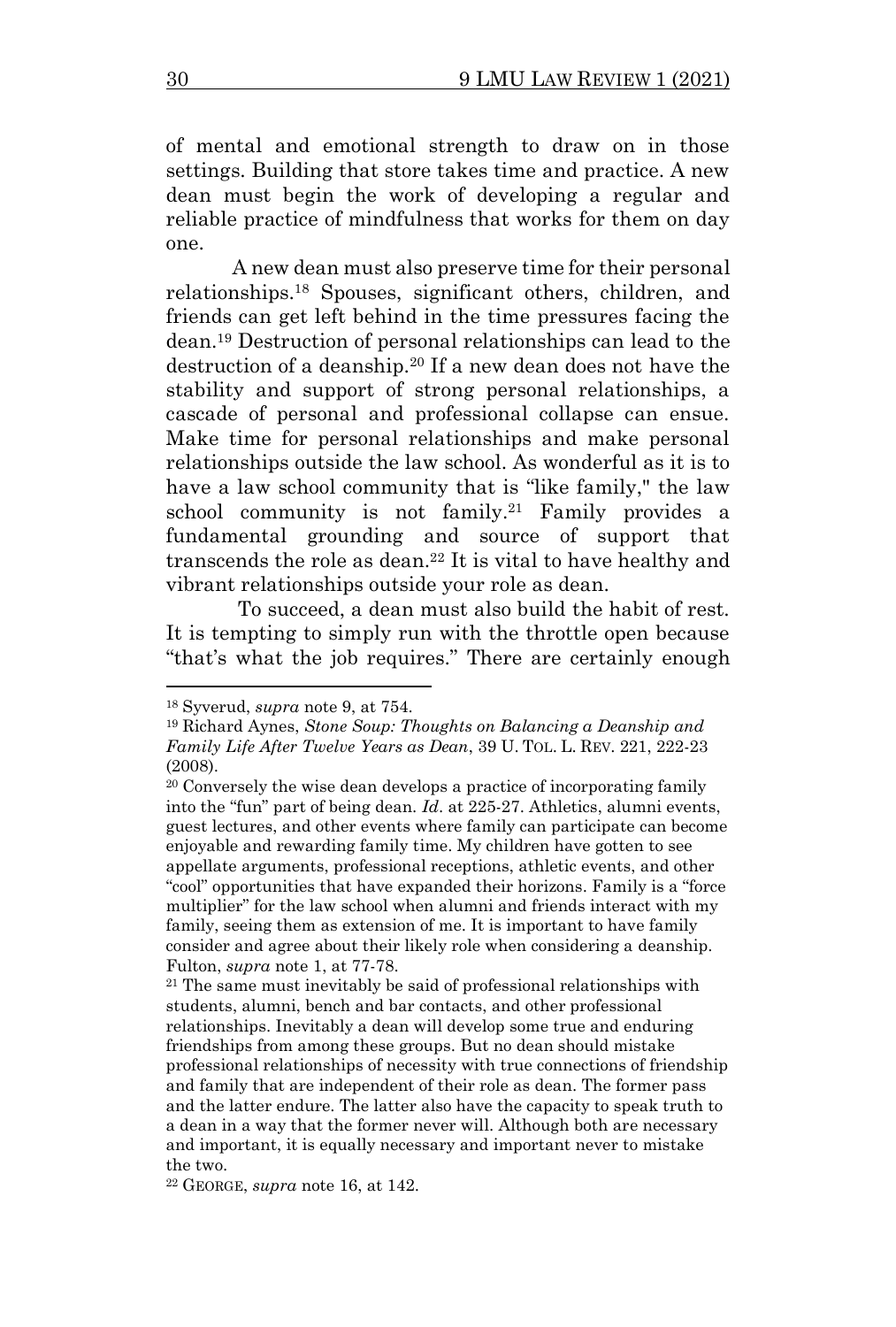activities to which deans can devote time to consume all their time. This is a short-sighted and unsustainable view, however. Rest is a necessary part of any healthy and productive life. Particularly a professional life.<sup>23</sup> Time given over to the restorative work of rest—real, quieting, recuperative rest—is transformative. All deans must, at the outset of their tenures, get command of how they need to rest and preserve the time and space to do so.<sup>24</sup> Without rest, the dean will be a star that will not burn long, even if it does appear to burn brightly.

<span id="page-5-0"></span>Preserving physical and mental health, personal relationships, and time for rest are non-negotiable tools of success for a dean. Immediately upon taking the job they must be developed and made habits.

It is equally important to model this behavior as a leader within the particular law school community.<sup>25</sup> Faculty, staff, students, alumni, and friends notice what the dean does and how the dean acts. As important as selfmaintenance is to be successful as a dean, it is also imperative as a leader. While an unhealthy workaholic dean sets a destructive culture for those around them, a dean who successfully incorporates balance and healthy practices shows the entire law school community that it is possible to do the same. 26 It is crucial to see the dean taking time to be healthy. For better or worse, the law school community will see and often emulate the dean. A truly successful deanship begins by offering an example of a balanced, healthy, sustainable lifestyle. It will build a healthy dean and a healthy community in which to serve.

<sup>23</sup> Rest includes creating the time and mental space for personal solitude. Mental solitude provides the separation necessary to sustain healthy relationships and a space for self-discovery and creativity necessary to real leadership. ANTHONY STORR, SOLITUDE: A RETURN TO THE SELF 21 (2001).

<sup>24</sup> Deans must create "restorative niches" that allow them to engage their dominant personality traits and recharge from those many aspects of the job that require them to pursue actions or act in manners that may make them uncomfortable. SUSAN CAIN, QUIET: THE POWER OF INTROVERTS IN A WORLD THAT CAN'T STOP TALKING 219-22 (2013).

<sup>25</sup> This modeling is important for alumni as well. An absence of work life balance is widespread in the practice of law. Cho, *supra* not[e 8,](#page-2-1) at 13. Seeing a healthy but busy dean can demonstrate to alumni in practice both the possibility and necessity of being healthy while being productive.

<sup>26</sup> WOODEN, *supra* not[e 14,](#page-3-2) at 44.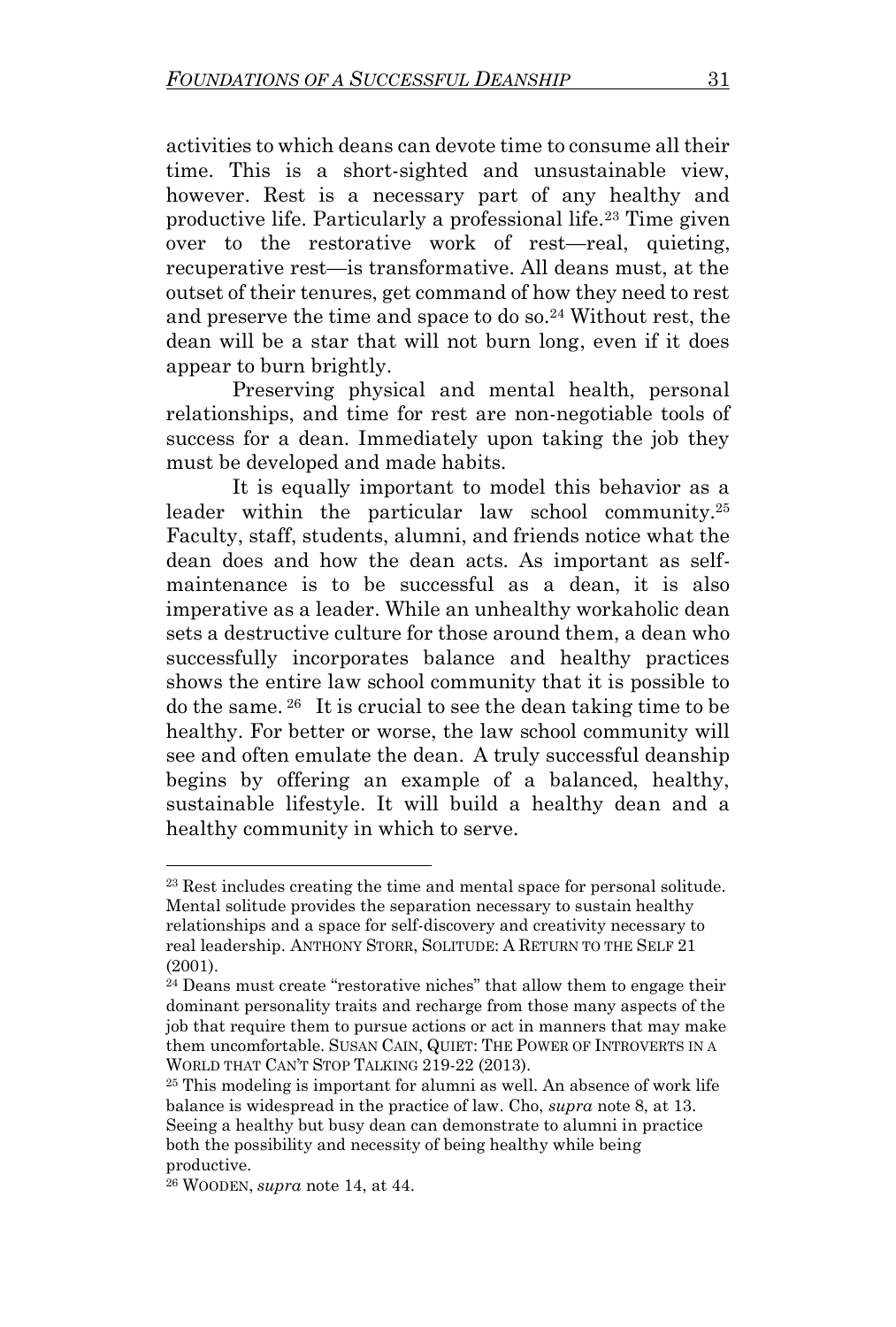A healthy dean may not be a successful dean in the end, but being a successful dean requires being a healthy one. From their first days on the job, deans must build healthy habits for themselves, their loved ones, and their school community.

#### II. DO WHAT YOU MUST DO

<span id="page-6-0"></span>Facing a consistently overflowing inbox, one of the most important decisions for any dean, particularly a new dean, is what tasks to undertake, when, and in what order. A related decision is what tasks the dean will not undertake, either by delegating them or declining them.<sup>27</sup> As a new dean learns to budget their time to the tasks available, setting priorities and deciding which tasks belong to the dean and which to others is vital.<sup>28</sup> A new dean must focus on those things they must do and avoid the others that inevitably try to force their way onto the dean's agenda. New deans must build the personal and systemic discipline to do those things that the dean, not someone else, must do.

<span id="page-6-1"></span>Any dean will have a combination of strategic, tactical, and ministerial tasks before them.<sup>29</sup> To say that they must do what they must do is not to say that they work only at the strategic level or that they take on the details of every important issue. Instead, it is to say that at any law school, and for any dean, there is a proper balance of where their attention and energy provide the greatest return or cannot tolerate the substitution of another. This will vary based on the institution and individual. It is crucial not just that the dean strike a balance of their duties and allocate their time and energy in a particular way, but that they do so as the result of deliberation and in light of their skills, the skills of

<sup>27</sup> *See* Dessem, *supra* note [12,](#page-2-3) at 265 (describing the need to set aside a belief that any dean can "do it all").

<sup>28</sup> *See* Syverud, *supra* note [9,](#page-2-2) at 754 (describing the importance of focus on key initiatives to succeed as dean as illustrated by the achievements of John Sexton at New York University). It also requires the dean to address the "faulty thinking" that any dean is irreplaceable or that they must sacrifice themselves to their job. Cho, *supra* not[e 8,](#page-2-1) at 14. In deciding what they must do, new deans need to start with the premises that they cannot and should not do everything for a variety of reasons, including competence, sustainability, and effective work allocations. <sup>29</sup> Howard A. Glickstein, *A Dean's Survival Guide*, 34 U. TOL. L. REV. 75, 76-77 (2002).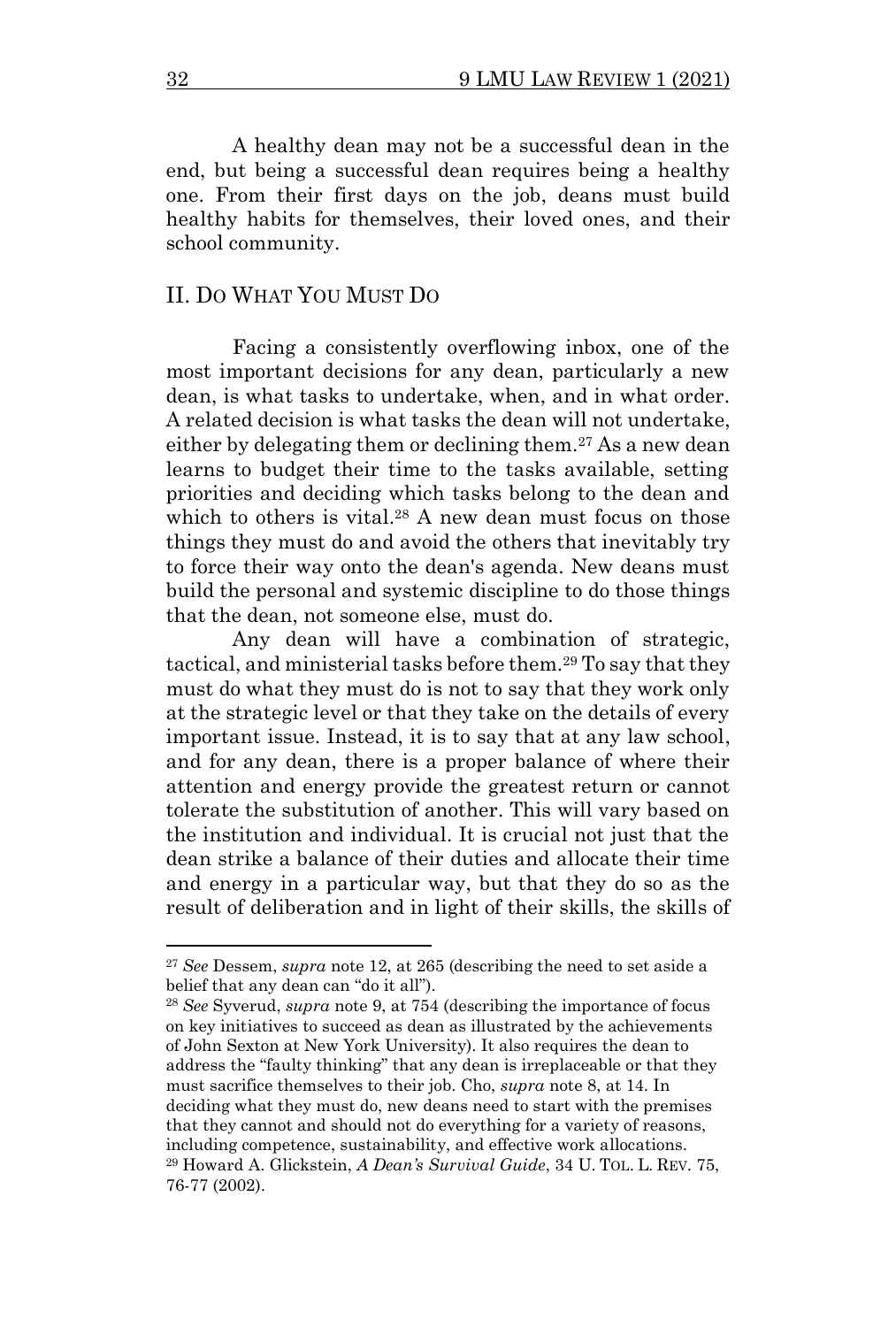those around them, and the resources and needs of their institution. Once the balance is struck, it is crucial to maintain it with those items requiring decanal attention at the front of the queue and other items delegated or disregarded.

<span id="page-7-0"></span>How to thoughtfully strike this balance? New deans need to identify the balance particular to themselves and their school before they can answer. Leadership is highly contextual.<sup>30</sup> As a result, the tasks that require decanal attention can only be identified in light of the context of the school where that dean serves.<sup>31</sup> At a larger school, larger faculty and staff may require more focus on systems and structures; at a small school, personal relationships and action by the dean may be necessary and proper. A growing school may require greater attention to facilities expansion and fundraising.<sup>32</sup> A school somewhat stagnated may need a dean to focus on a new initiative to jolt the school to life. Operation within a public or private school will present different priorities of external relationships and governance. These and other characteristics of the school must be evaluated in light of the dean's strengths and weaknesses as well as those of other law school personnel and how each can be deployed. The balance is particular to each dean and school, but uniformly it is the task of the dean to identify and articulate that balance, to do so early in their tenure, and to constantly monitor and maintain the balance going forward.

Perhaps the most important thing a dean can do is set the agenda for himself or herself and the law school; failure to stick to those tasks that the dean is best suited to do is to lose control of both. A dean without control of the agenda does not control their time and effort. A dean who does not control their time and effort does not effectively control the

<sup>30</sup> JOHN W. GARDNER, ON LEADERSHIP 38-39 (1990); JAMES MACGREGOR BURNS, LEADERSHIP 33 (2010).

<sup>31</sup> Successful leadership is based in significant part of identifying and adhering to core values in all actions. *See* John L. Carroll, *Value Based Deaning*, 40 U. TOL. L. REV. 327, 328 (2009). Individual law schools will, ideally, have their own well-defined group of values to guide the dean and the entire institution. *Id*. at 329-30. These values will be at least in addition to and potentially contrary to values of the legal academy more generally. *Id*. at 328-29.

<sup>32</sup> Fundraising is a crucial part of every dean's professional life. *See* Kenneth C. Randall, *The Dean as Fundraiser*, 33 U. TOL. L. REV. 149, 150-52 (2001).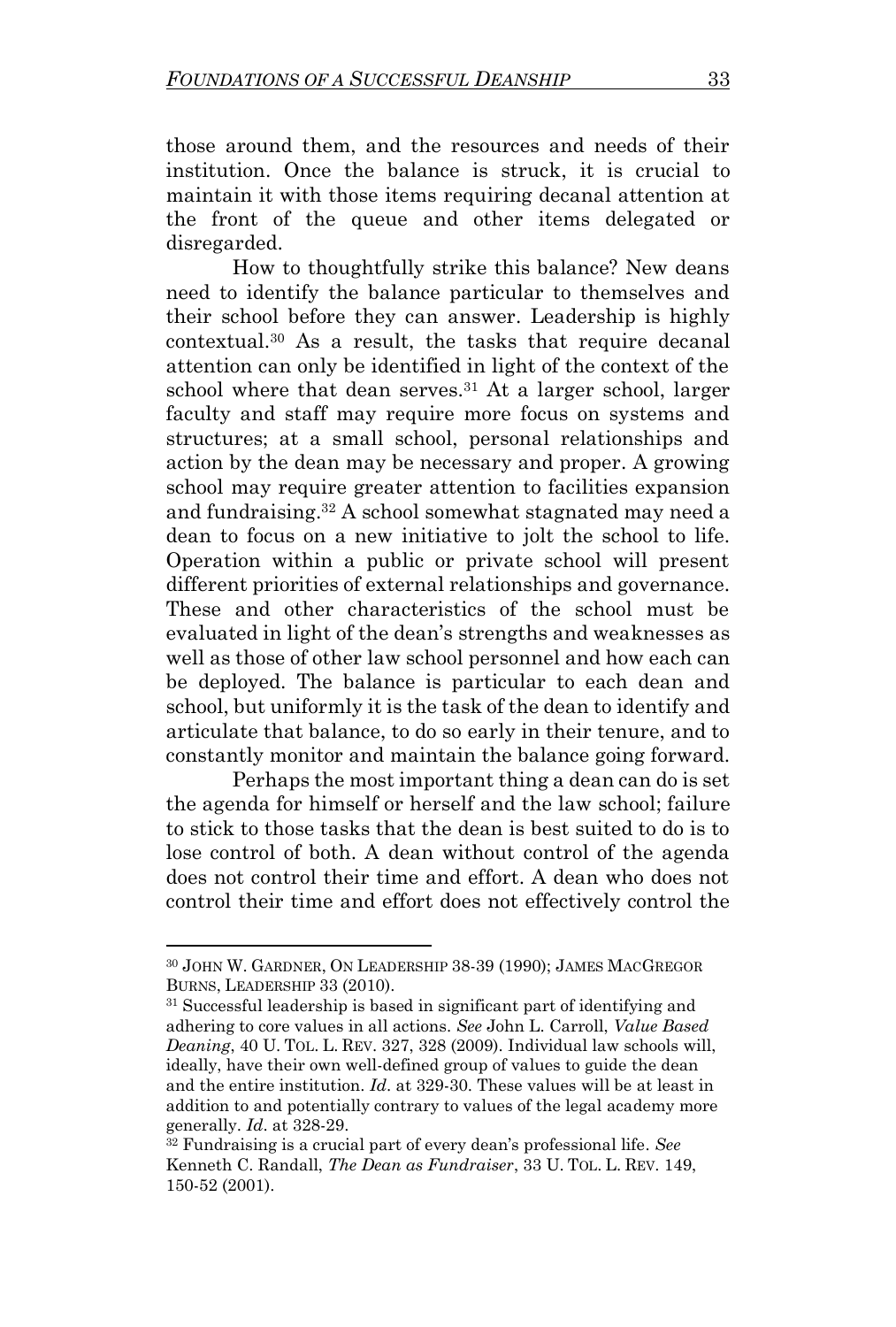most precious resources he or she possesses. The operational result will be a failure to properly advance priority initiatives, capitalize on key opportunities, or respond to key threats. Maintaining a clear sense of priorities and division of responsibility keeps the focus of the dean, and the entire law school community, on the tasks that best advance the law school.<sup>33</sup> Obvious as it may seem to have appropriate priorities and divisions of labor, it is all too easy, particularly at the start of a dean's tenure as they get to know the organization, not to do so.

New deans must identify what their school needs them to do. They must then have the discipline to focus on doing that. No dean can do it all, nor should he or she. 34 Every successful dean needs to decide what they do best to help their school thrive. Great deans figure that out early in their tenure.

#### III. FIND A PASSION PROJECT

The tasks demanded of any law dean are legion.<sup>35</sup> Oppressive as that can be, it also provides tremendous opportunity for personal fulfillment. Within the broad headings of leadership, operational management, development, scholarship, and teaching there is some activity that makes each dean's soul sing. New deans must find their passion and make it a signature focus early in their tenure. There are both personal and institutional reasons for this.

From a personal perspective, a passion project is imperative as fuel and balm for the dean's store of energy and emotion.<sup>36</sup> A person who becomes a dean, or even

<sup>33</sup> RAYMOND M. KETHLEDGE AND MICHAEL S. ERWIN, LEAD YOURSELF FIRST: INSPIRING LEADERSHIP THROUGH SOLITUDE xvii (2017) (citing Dwight Eisenhower's maxim that leadership to describe leadership as

persuading others to embrace values the leader articulates as their own). <sup>34</sup> Dessem, supra note 12, at 265.

<sup>35</sup> *See e.g.*, Prigge, *supra* note [4,](#page-1-0) at 367-68 (describing the various constituencies deans must serve and how as described in a series of articles analyzing decanal service).

<sup>36</sup> It is another potential source of deposits into the dean's body budget. Cho, *supra* not[e 8,](#page-2-1) a[t 13.](#page-3-0) Failure to identify and make deposits in the body budget early and often can deplete that budget to the point where making emergency deposits is not feasible. *Id*. The dean can become "body bankrupt" not simply "body overdrawn." This must be avoided.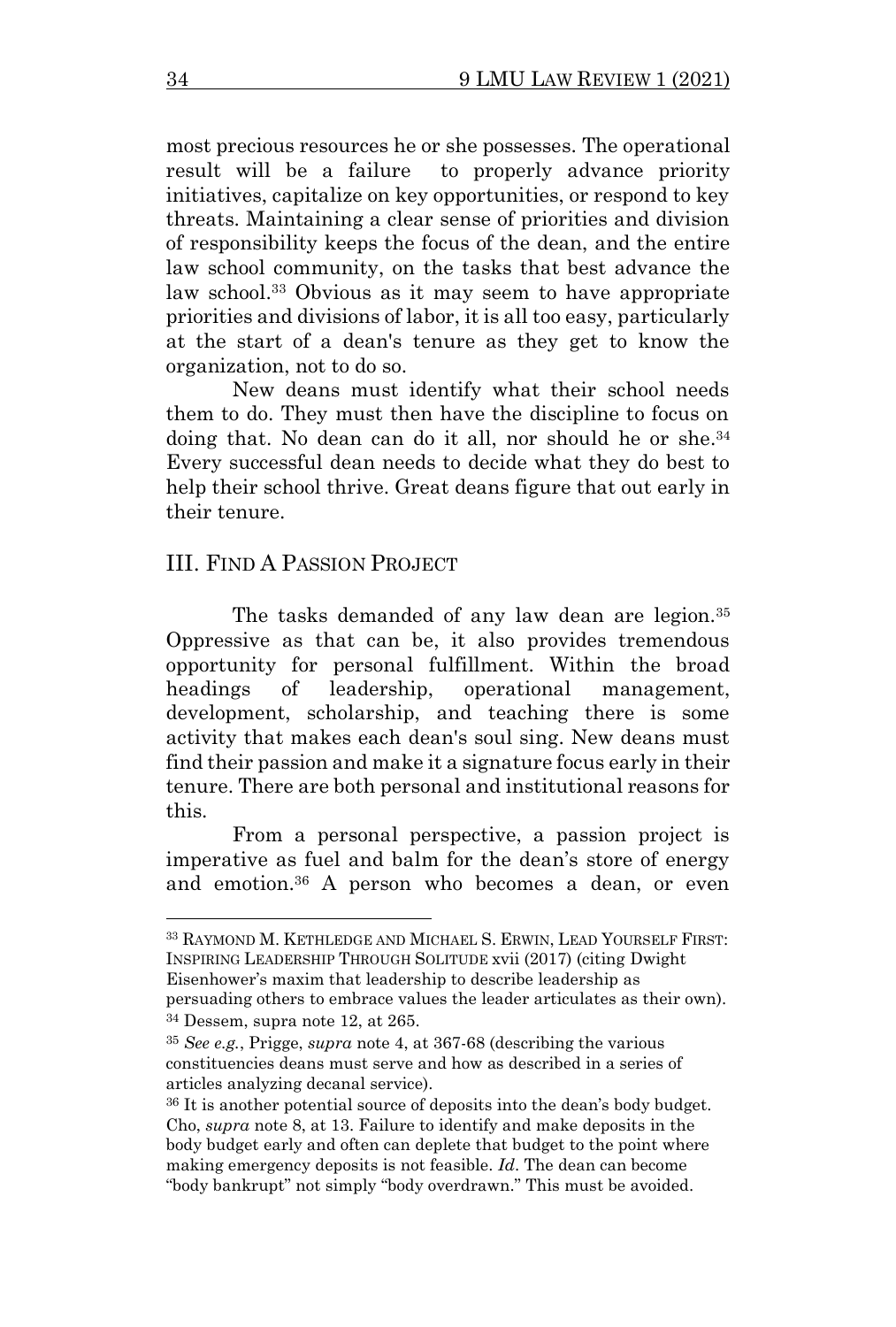considers it, is almost certainly a person energized by action, ideas, challenges, and engagement. Deans are not typically the relaxing and retiring type (much to the discomfort of their loved ones and themselves quite often).<sup>37</sup> While deans are commonly oriented to action and engagement, that common orientation manifests itself in a variety of ways. Some deans are profound introverts, energized by time in their library with research and scholarship or deep thought about the development of planning and management documents.<sup>38</sup> Some extrovert deans need regular personal contact with students, alumni, faculty and staff, external stakeholders, and others to come alive.<sup>39</sup> Some deans love focus on projects internal to their schools, while some find fulfillment in work on initiatives with their larger university, bar, or other external groups. While it varies, each dean will have one thing (the fortunate will have a couple) and one mode of working that truly invigorates him or her, that brings him or her joy, fulfillment, and reinvigoration.

It is a personal necessity for each dean to find his or her "thing" and build it into his or her allotment of time. Deans are forced to do many rotating tasks, sometimes at the same time: the scholarly dean must also work on development, the fundraising wizard must attend to internal operations. <sup>40</sup> Deans will need to use their different personality traits in different settings: the extroverted dean sometimes needs to lock themselves in his or her office, the introverted dean cannot entirely forego public events.<sup>41</sup>

<sup>37</sup> Aynes, *supra* note [19,](#page-4-0) at 222-23; Fulton, *supra* note [1,](#page-0-1) at 77-78. Which is not to say that one must be an extrovert to be a successful dean. *See e.g.*, CAIN, *supra* note [24,](#page-5-0) at 2-7 (discussing the misperception that great leaders and innovators must possess extroverted personalities).

<sup>38</sup> Jane Byeff Korn, *The Dean as Introvert,* 48 U. TOL. L. REV. 297, 301-02 (2017).

<sup>39</sup> Whichever personality trait a dean possesses, they must build awareness of how they are most comfortable, the capacity to work outside their normal style of engagement, and practices to restore themselves through time in their preferred style to offsettime required in forms of engagement that may not come as naturally. Cain, *supra* note 24, at 208-15, 219-22.

<sup>40</sup> *See* Prigge, *supra* note [4,](#page-1-0) at 363-64 (summarizing the observations of many deans about the competing obligations all deans face).

<sup>41</sup> *See* Korn, *supra* note **Error! Bookmark not defined.**, at 301-02 (describing the ways in which introverted deans engage in "extrovert" activity and then find ways to recharge).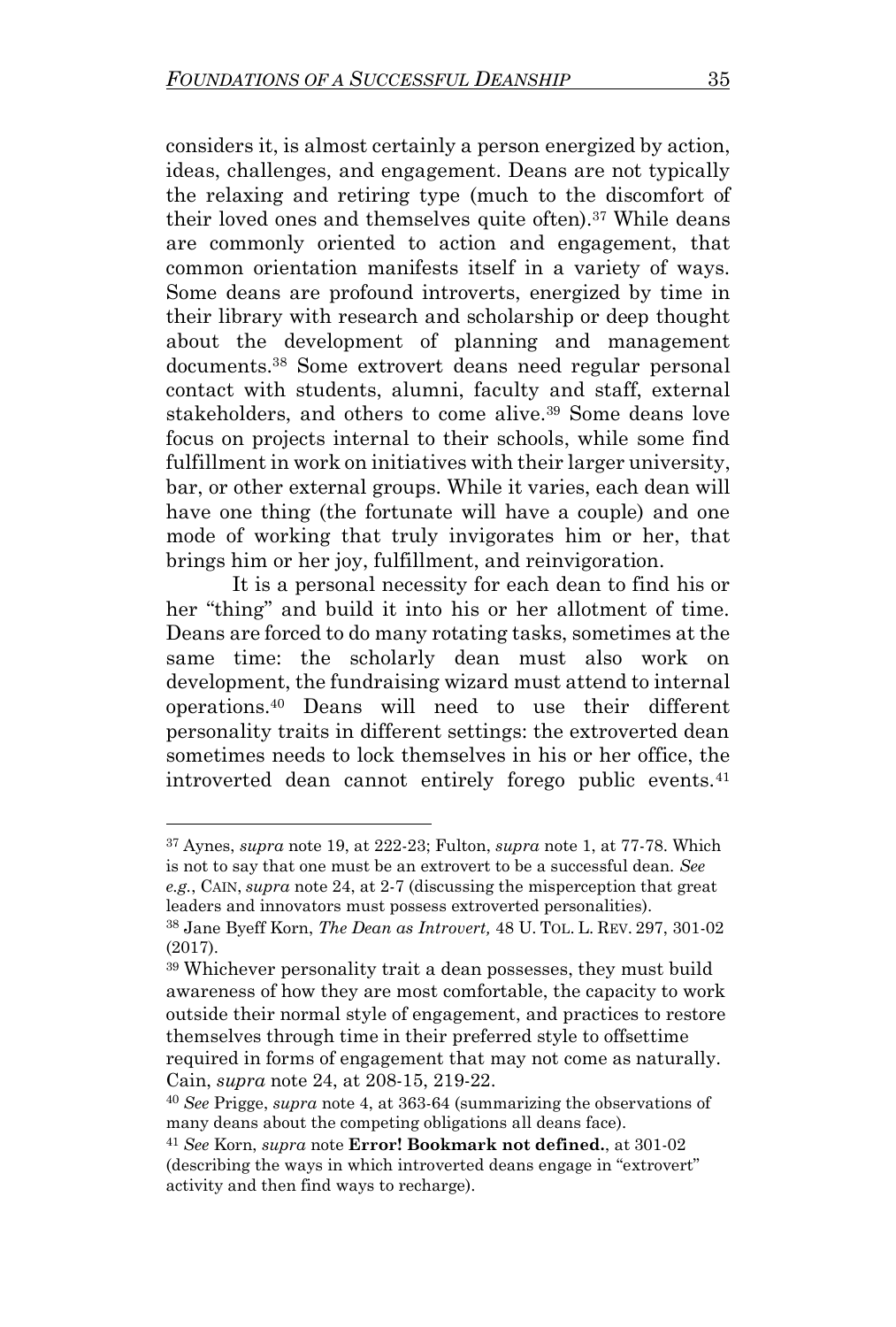Truly, deans are asked to do it all along the way. Making time for the one or two things they love to do sustains deans in all the things they must do. It is necessary to sustain energy, enthusiasm, and perspective. If the solitude of scholarship invigorates them, a dean needs to block regular time to isolate away from his or her office for reading and writing. If teaching fills the dean's heart, he or she must keep himself or herself in the teaching rotation with the subject he or she is passionate about. If personal contact brings joy, the dean needs to build regular time for alumni relations, student engagement, or service on external committees. Whatever their passion is, a successful dean must recognize it, dedicate time to it, and let those around him or her know that this commitment is inviolable.

As important as it is personally, the passion project of a dean also advances institutional interests. What deans do gets noticed, both inside and outside the school. <sup>42</sup> Time spent teaching builds an institutional commitment to teaching and helps form the school's students. <sup>43</sup> Development work secures the financial future of an institution and maintains connections with alumni and friends of the school. Service on committees in the bar and university can improve the profession and demonstrate a commitment to service beyond the law school itself.<sup>44</sup> Scholarship can shape the fabric of law and demonstrate its importance to younger faculty and to external stakeholders who may give greater notice to the scholarship of a dean. What the dean does generally gets noticed; every dean needs to identify a passion project that those around them notice to the benefit of their school.

A passion project sustains the dean and advances the institution. To support themselves and their school, new deans need to find their passion early and build a system to engage it.

<sup>42</sup> *See* Peter C. Alexander, *Law School Deans and The New Normal*, 46 U. TOL. L. REV. 251, 266 (2015) (describing the need for deans to lead by example on many fronts).

<sup>43</sup> Deans can find ways to support teaching and innovation in teaching through their engagement and support of teaching if not teaching classes themselves. *Id*. at 263-64.

<sup>44</sup> Janice C. Griffith, *The Dean's Role as a Member of the University's Central Administration*, 35 U. TOL. L. REV. 79, 83-87 (2003).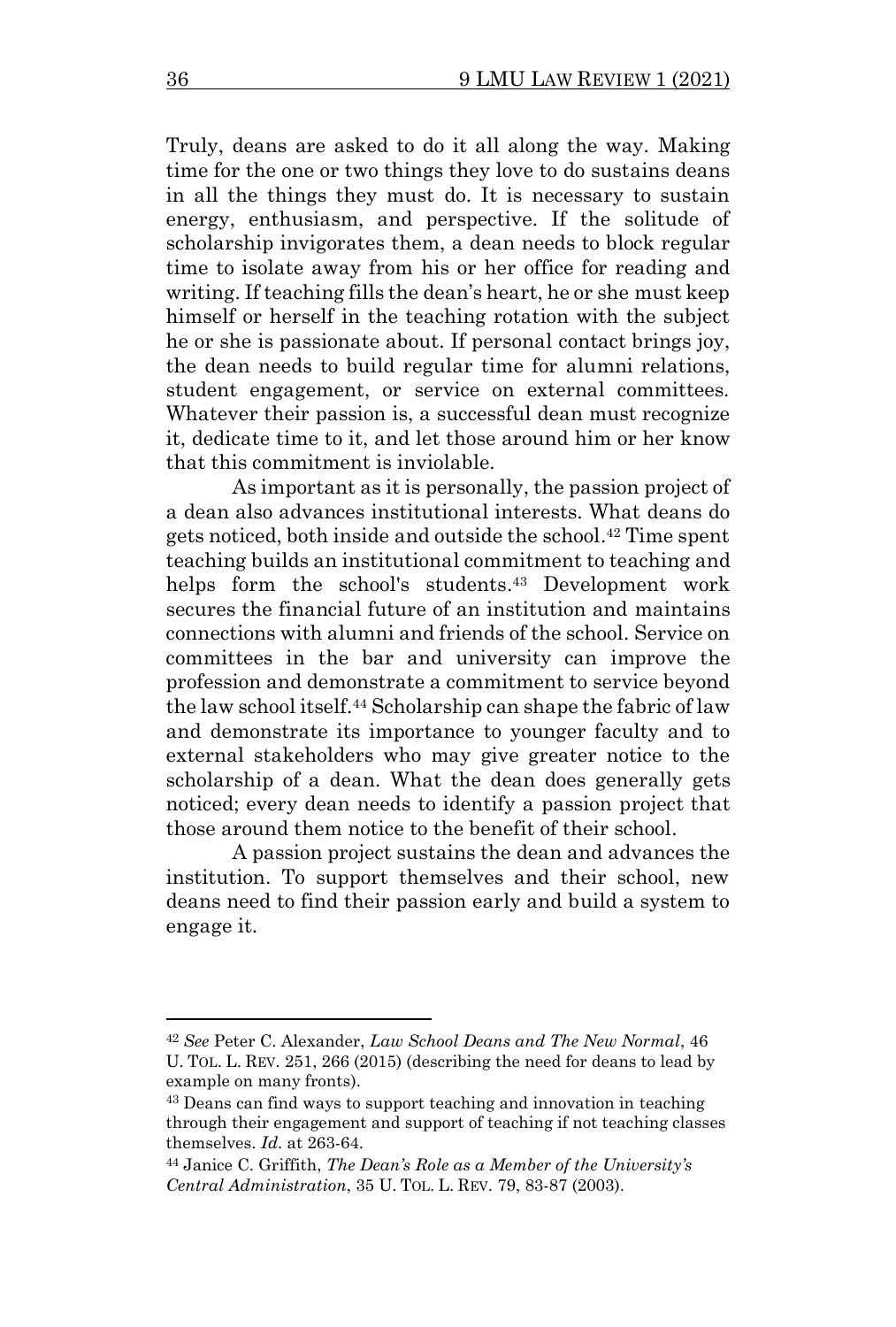#### IV. EXPECT THE UNEXPECTED

Life as a law school dean is filled with variety.<sup>45</sup> In the most positive sense, "variety" manifests as engagement with a wide variety of people and issues in ways the use all the dean's intellectual and emotional tools. In a more challenging sense, "variety" will present in the form of myriad unexpected disruptions and disasters. Whether members of the faculty or staff depart unexpectedly, facilities or infrastructure suffer damage from natural or human causes, or current events send shocks through the law school community that require a response, any number of unforeseen events will force their way onto the dean's desk.<sup>46</sup>

Even the most prepared deans will encounter disruptions that they did not see coming. It is important to recognize this reality and make those preparations that can be made. <sup>47</sup> New deans can prepare for the unexpected in several important ways. First, a dean can implement the plans and systems necessary to meet most disruptions. Having current and clear continuity of operations plans, phone trees, remote work resources, and other protocols in place and understood prepares a law school community for disruption.<sup>48</sup> Even if it is impossible to know how disruption will come, it is possible to know that it likely will and to take steps to be ready. What is done in normal times can lay the

<sup>46</sup> Certainly, any dean serving in 2020 felt the shock of the COVID-19 pandemic turning law school life, and life in general, upside down. ABA Young Lawyers Division, *Coronavirus Resources and Information for Law Students*, ABA YOUNG LAWYERS DIVISION: CAREER TOOLS (2020), [https://www.americanbar.org/groups/young\\_lawyers/career](https://www.americanbar.org/groups/young_lawyers/career-tools/coronavirus-resources-for-law-students/)[tools/coronavirus-resources-for-law-students/;](https://www.americanbar.org/groups/young_lawyers/career-tools/coronavirus-resources-for-law-students/) Gabriel Kuris, *The Impact of the Coronavirus on Legal Education*, U.S. NEWS & WORLD REPORT (June 14, 2021, 9:01 AM), https://www.usnews.com/education/blogs/lawadmissions-lowdown/articles/the-impact-of-the-coronavirus-on-legaleducation.

<sup>45</sup> R. Lawrence Dessem, *Top Ten Reasons to Be a Law School Dean*, 33 U. TOL. L. REV. 19, 19 (2001).

<sup>47</sup> *See*, John D. Hutson, *From Admiral to Dean*, 35 U. TOL. L. REV. 101, 104-05 (2003) (describing how mission clarity and planning can produce better responses to unexpected circumstances); Chris Clearfield & Andras Tilcsik, *How to Prepare for a Crisis You Couldn't Possibly Predict*, SUMMER 2020 SPECIAL ISSUE HARVARD BUS. REV., 128, 128-29 (2020).

<sup>48</sup> Marshall Goldsmith, *Preparing Your Company for a Crisis*, SUMMER 2020 SPECIAL ISSUE HARVARD BUS. REV. 44, 44-45 (2020).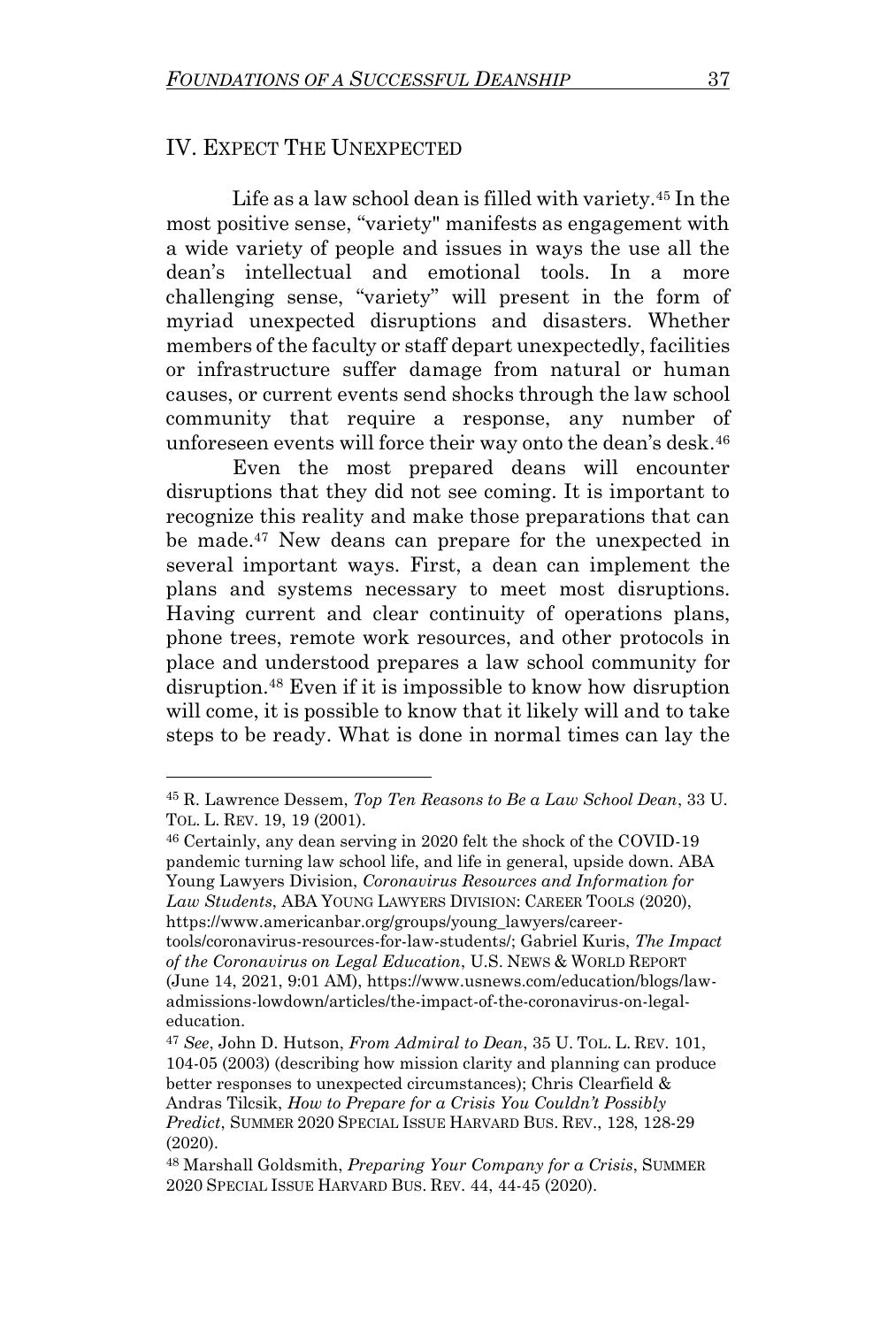groundwork to minimize the impacts of extraordinary events.<sup>49</sup>

Second, new deans should evaluate their crisis management skills and proclivities. Leadership response is critical during any crisis. Deans will set the tone, communicate key information, and organize an institutional response when their law school faces an emergency or unexpected challenge. Knowing personal proclivities, particularly under stress, is helpful to be ready to do these things. It is easier to be calm, clear, and confident if the dean knows their own mind and emotions.

Third, take the time to think and ask for help when the unexpected happens. Even the most extreme circumstances typically allow time to stop and think before responding. It is important to pause and think before acting, although the amount of time available may vary based on the nature of the event encountered. It is not necessary to delay just to delay, and it is important not to become paralyzed or indecisive.<sup>50</sup> In any crisis, taking time to gather oneself, think to the degree possible, and make a deliberate not simply reactionary response will make that response better.

Along with taking the time to think, it is important to take the opportunity to ask for help.<sup>51</sup> Most problems have been encountered before by someone else. As a new dean, connecting with other deans, especially those more experienced, is a practice that pays dividends in challenging

<sup>49</sup> Preparation and cultivation of personal values and habits can produce necessary poise during critical moments of pressure. WOODEN, *supra* note [14,](#page-3-2) at 50-51; *see also* Ronald Heifetz, Alexander Grashow, & Marty Linsky, *Leadership in a (Permanent) Crisis*, SUMMER 2020 SPECIAL ISSUE HARVARD BUS. REV., 11, 17 (2020).

<sup>&</sup>lt;sup>50</sup> One of the best descriptions of this balancing of being thoughtful and decisive comes from legendary basketball coach John Wooden. He implored players to be "[i]nitiate quickly but not carelessly or in a hurried manner" on the court. WOODEN, *supra* not[e 14,](#page-3-2) at 36. That phrase captures the somewhat conflicting impulses necessary for thoughtful initiative. Wooden notes that failing to act, or acting passively from fear of a mistake, is itself destructive. *Id*. It is the proper balance that is key.

<sup>51</sup> As with most aspects of what the dean does, setting the example of asking for help is itself important. Strong leaders demonstrate that asking for help and advice is not only permissible, it is advisable. BRENE BROWN, DARE TO LEAD 229 (2018).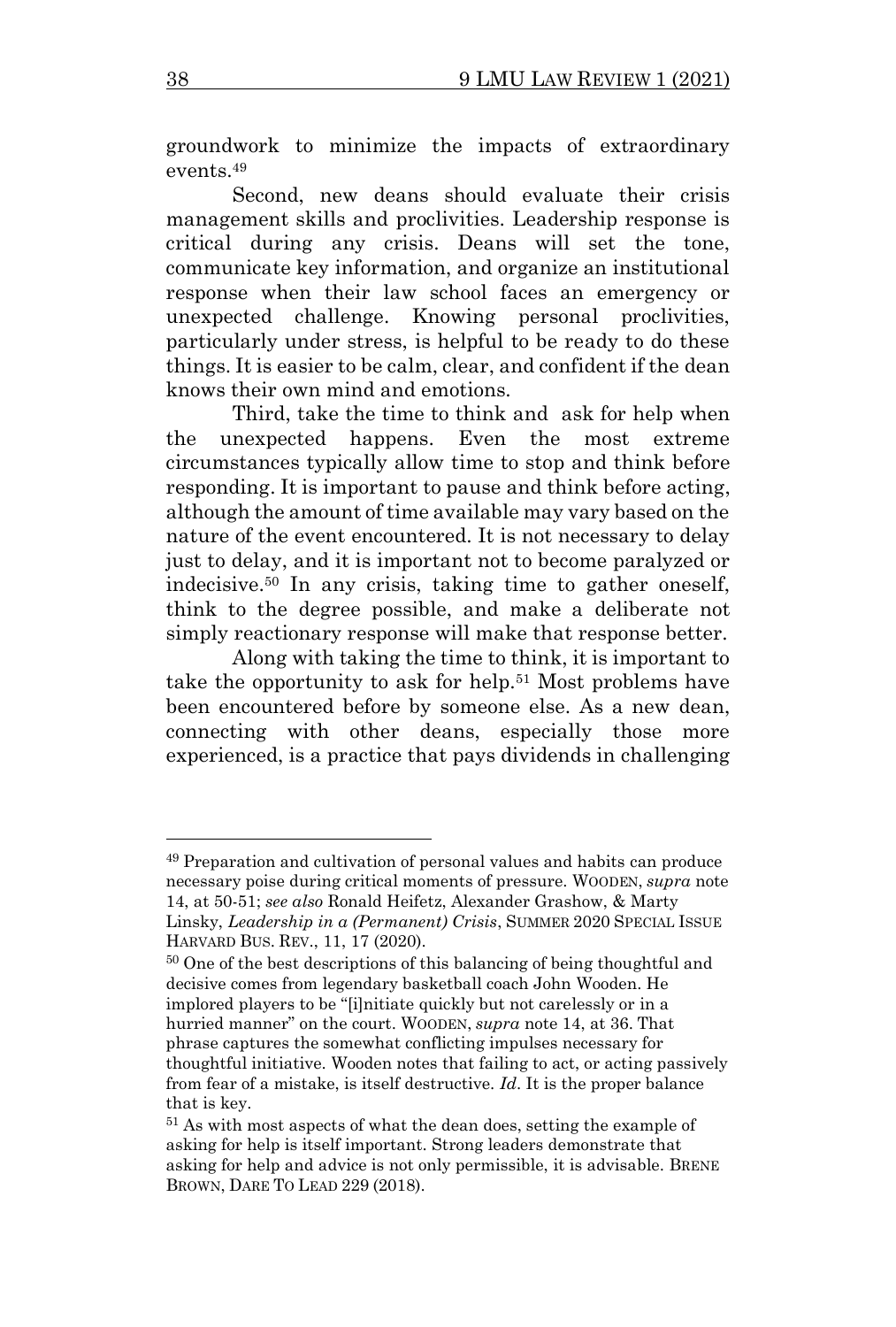times.<sup>52</sup> Taking the time to ask questions can produce invaluable insight from other law deans, as well as members of the larger university community and other mentors.<sup>53</sup> Take advantage of these resources and connections, particularly when responding to unexpected challenges. Two heads, or more, are better than one; especially in the face of a crisis.

To be sure, full preparation for the unexpected is impossible. It is the unexpected, after all. For example, who had just refreshed their pandemic response plan in early 2020? <sup>54</sup> Unexpected events are all but certain even if their exact nature and full impacts are not, however. The key is for new deans to invest the time in those preparations that can be made in good times. They will provide the foundation of a stable and successful response when the predictably unpredictable occurs.

### V. TAKE A STEP BACK

Law school deans must see the entire picture and take the long view. This may make them unique within their law school community. Others will have tremendous knowledge and passion within their areas of specialty but may fail to look beyond that specialty. Some may draw connections among a few areas or issues, but many will think more about immediate issues than the entirety of the law school's future. Deans do not have this luxury and safety.

<sup>52</sup> *See* Blake D. Morant, *Reflections of a Novice: Four Tenants for a New Dean*, 40 U. TOL. L. REV. 385, 390-91 (2009) (describing the benefits derived from establishing relationships with other, more experienced deans).

<sup>53</sup> *See* JOHN WOODEN & DON YEAGER, A GAME PLAN FOR LIFE: THE POWER OF MENTORING 4-6, (2011) (describing the impact of personal and professional mentorship on leaders); *see also* MIKE MATHENY WITH JERRY B. JENKINS, THE MATHENY MANIFESTO 206-11, (2017) (describing the use of more experienced mentors when entering new fields).

Using silence and active listening techniques is also helpful to meet any difficult situation. James H. Fierberg, *Strength in Silence*, 107 A.B.A. J. 28, 28-29 (2021). Lawyers often do not excel at those techniques naturally and must be purposeful and persistent in their cultivation and

application. *Id*.

<sup>54</sup> N.F. Mendoza, *Future-Ready Businesses Were Better Prepared for a Crisis Before the Pandemic, New Study Shows*, TECHREPUBLIC (July 23, 2020, 6:00 AM), [www.techrepublic.com/article/future-ready-businesses](http://www.techrepublic.com/article/future-ready-businesses-were-better-prepared-for-a-crisis-before-the-pandemic-new-study-shows/)[were-better-prepared-for-a-crisis-before-the-pandemic-new-study-shows/.](http://www.techrepublic.com/article/future-ready-businesses-were-better-prepared-for-a-crisis-before-the-pandemic-new-study-shows/)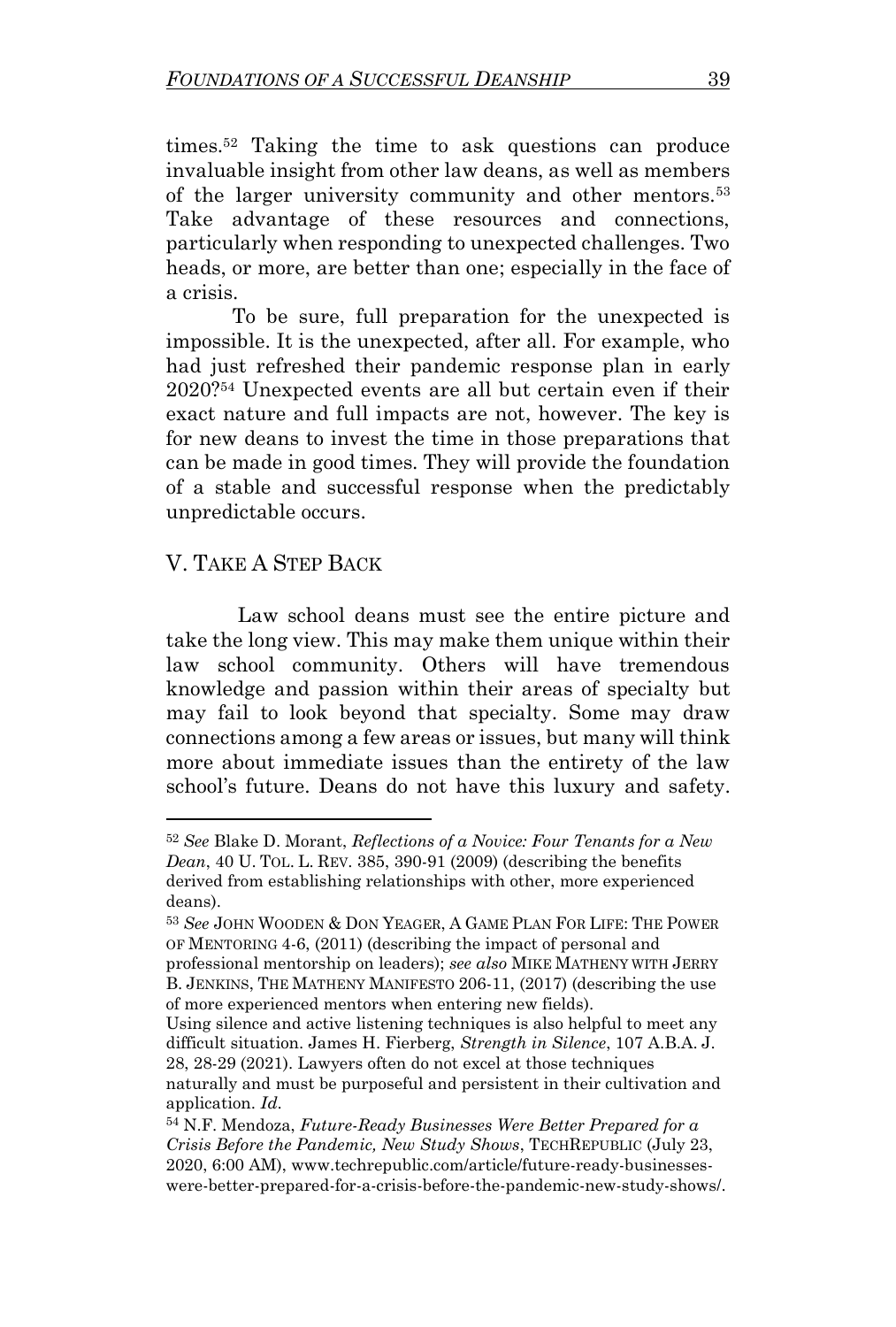Nobody else needs to consider the full scope and interconnection of law school issues that the dean does.<sup>55</sup>

As a result, one of the most important things any dean can do is develop an awareness of how everything fits together. Adjusting a faculty teaching schedule to facilitate scholarship may interfere with student electives and participation in extracurricular activities or complicate room scheduling. Taking a large gift from a corporate partner may address significant financial needs but may also disincentivize other donors, impact the perceived need for state support of a public school, or trigger backlash.<sup>56</sup> Adjusting office or classroom assignments to resolve a space issue today may interfere with expansion down the road. No issue stands entirely alone; deans must have the ability to see issues for what they are but also as they fit into the larger picture of the law school. From day one, new deans should build the habit of looking for connections and considering how any issue fits into the larger fabric of law school life and operations. It is a habit of great deans.<sup>57</sup>

To see the "big picture," deans must also develop the discipline of thinking about immediate issues not only in connection with other issues of the day but the long-term

<sup>55</sup> This is not to say that no other members of the law school community think about the big picture. See e.g., Lynne F. Maxwell, The View from Above: How Appreciation for the Big Picture Can Benefit (Academic) Law Library Leaders, 107 LAW LIBR. J. 477, 477-78 (2015) (describing how having a better understanding of the concerns of the dean can make law librarians more effective stewards of their libraries and the law school as a whole). Deans can build effective leadership deans who think about connections and act accordingly. Id. at 479. The point is that thinking holistically about the law school community, "seeing the big picture," and making difficult decisions accordingly is uniquely the dean's responsibility. No other law school community member is as pressed to think about everything in every decision as the dean. This provides opportunity to be sure, but challenge at the same time. <sup>56</sup> *See e.g.*, Ashley Ahn, *Hundreds Sign Petition Calling to Change New 'Carey Law' Name back to 'Penn Law,'* THE DAILY PENNSYLVANIAN (Nov. 11, 2019, 1:49 PM), [https://www.thedp.com/article/2019/11/penn-carey](https://www.thedp.com/article/2019/11/penn-carey-law-school-ruger-donation-renaming)[law-school-ruger-donation-renaming](https://www.thedp.com/article/2019/11/penn-carey-law-school-ruger-donation-renaming) (describing objection to name change honoring donor); Bill Chappell, *Univ. of Alabama Returns \$21.5 Million Gift; Donor Urged Boycott Over Abortion Law*, NPR: EDUC. (June 7, 2019, 1:24 PM), [www.npr.org/2019/06/07/730671823/univ-of-alabama](http://www.npr.org/2019/06/07/730671823/univ-of-alabama-rejects-21-5-million-gift-donor-urged-boycott-over-abortion-law)[rejects-21-5-million-gift-donor-urged-boycott-over-abortion-law](http://www.npr.org/2019/06/07/730671823/univ-of-alabama-rejects-21-5-million-gift-donor-urged-boycott-over-abortion-law) (describing return of gift following political backlash).

<sup>57</sup> Don LeDuc, Leadership, 35 U. TOL. L. REV. 125, 128 (2003) (describing the importance of perspective for great leaders).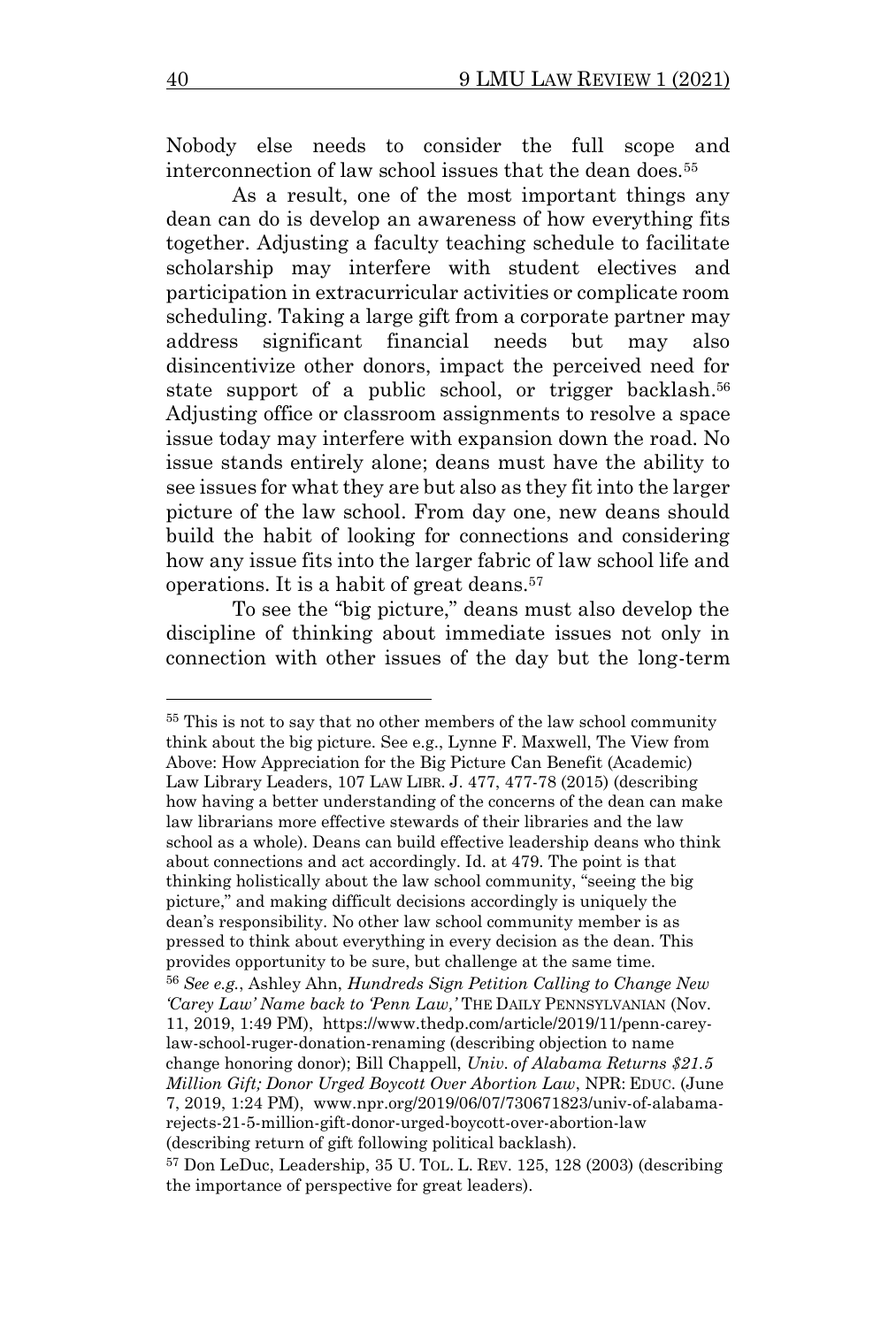implications of any issue or resolution. Stated another way, deans must think not only in space but in time.<sup>58</sup> Every dean lives with the decisions of their predecessors; the decisions of every dean will affect their successors.<sup>59</sup> As a result, deans need to think about issues not only from the perspective of the current moment but also in terms of how that issue fits within the history and future of the law school. A truly visionary dean will make decisions that inure to the benefit of future deans and the law school in decades to come, not just in the here and now. This too requires a discipline of thinking that deans should seek to cultivate from day one.

To build enduring success a new dean must find the time and inclination to step back and consider the big picture and the long term. Deans must, in short, engage in strategic not only tactical thinking.<sup>60</sup> This necessity stands in the face of a host of daily challenges that encourage tactical thinking. Many issues can be resolved with nothing more than that. But uniquely within their law school community, the dean must recognize and focus energy on the issues and decisions that matter.<sup>61</sup> That requires stepping back from the immediate issue and moment to take a different view.

Leadership scholars Ronald Heifetz and Mary Linsky describe this stepping back as "getting up on the balcony." 62 Their metaphor describes the process of removing oneself from the tumult of daily events to look at the picture holistically.<sup>63</sup> This requires a mental separation to not focus

<sup>58</sup> *Id*. at 128-29 (describing the value of judgment and particularly timing in making decisions as a leader).

<sup>59</sup> *See e.g.*, Kenneth C. Randall, *Longevity*, 37 U. TOL. L. REV. 127, 129 (2005) (describing the disruption of decanal turnover and the opportunity to implement lasting change by deans who achieve longevity in their role).

<sup>60</sup> LeDuc, *supra* note 57, at 127-28.

<sup>61</sup> *See* Dessem, *supra* not[e 12,](#page-2-3) at 265 (describing the need for deans to be patient and cooperative in advancing significant change).

<sup>62</sup> RONALD A. HEIFETZ & MARTY LINSKY, LEADERSHIP ON THE LINE 51-53 (2002). They contrast the holistic view of the balcony with the granular view of the "dance floor." *Id.* at 51.

<sup>63</sup> Deans benefit in doing this from forced separation from the group to create the space for mental quiet that is necessary to avoid groupthink or lack of creative thinking that can fail to solve problems or even make them worse. CAIN, *supra* note [24,](#page-5-0) at 49-55. Introverted deans, or deans who take the time for solitude in their thinking, can help shake their institution out of fixed or false thinking. *Id*.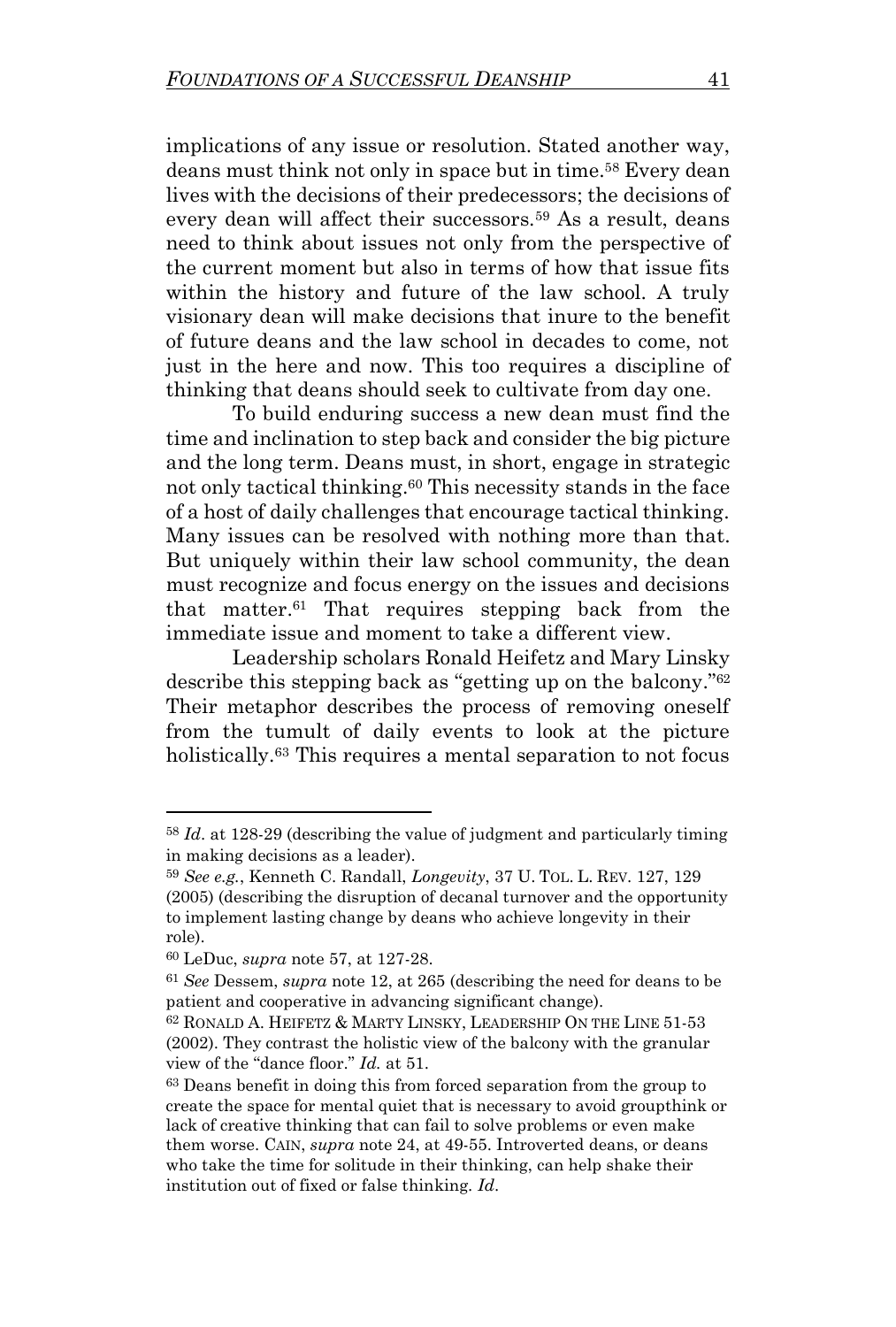on any one detail so much as the aggregate situation.<sup>64</sup> It requires a mental separation from current events and established (or entrenched) ways of doing things to consider the entirety of possibilities. Perhaps more importantly, it requires an emotional separation to achieve a truly dispassionate assessment. The mentally and emotionally detached view from the balcony gives a dean a better picture of how to engage with the details of the moment. An exceptional dean must be able to move from this detached perspective to the engaged perspective regularly and purposefully. <sup>65</sup> Just as it is impossible to have a complete picture only from ground level, it is impossible to have the level of engagement necessary to make changes and drive action in the fashion a dean wants from above.

The dean is consistently challenged to see events from the dancefloor and the balcony. Others may not do so and may resist the dean's impulse to do so. As a result, it is important to develop the habit and techniques necessary to take a different view. From the start of their tenures, deans must develop the inclination and capacity to change their lenses and frames of reference to look at problems from a variety of perspectives, particularly with a long-term and holistic view.

#### VI. PLANT TREES NOT FLOWERS

Transformative work takes time, patience, and the effort of an entire community, not just the dean. <sup>66</sup> Initiatives of the day come readily but have limited lasting impact. One of the key questions facing any new law school dean is whether their actions will have an enduring impact. It is easy to devote time to quotidian and ephemeral things.

<sup>65</sup> *Id*.

<sup>64</sup> Truly effective leaders move between the dance floor perspective of the moment and the holistic balcony perspective. HEIFETZ & LINSKY, *supra* note **Error! Bookmark not defined.**, at 53-54.

<sup>66</sup> *See* Dessem, supra not[e 12,](#page-2-3) at 265 (describing the need for deans to be patient and cooperative in advancing significant change). It is therefore also critical that any new dean hone their vision and their ability to communicate it in a relatable and inspiring way to their constituencies. *See* LeDuc, *supra* note **Error! Bookmark not defined.**, at 126 (describing the importance of vision for any effective leader).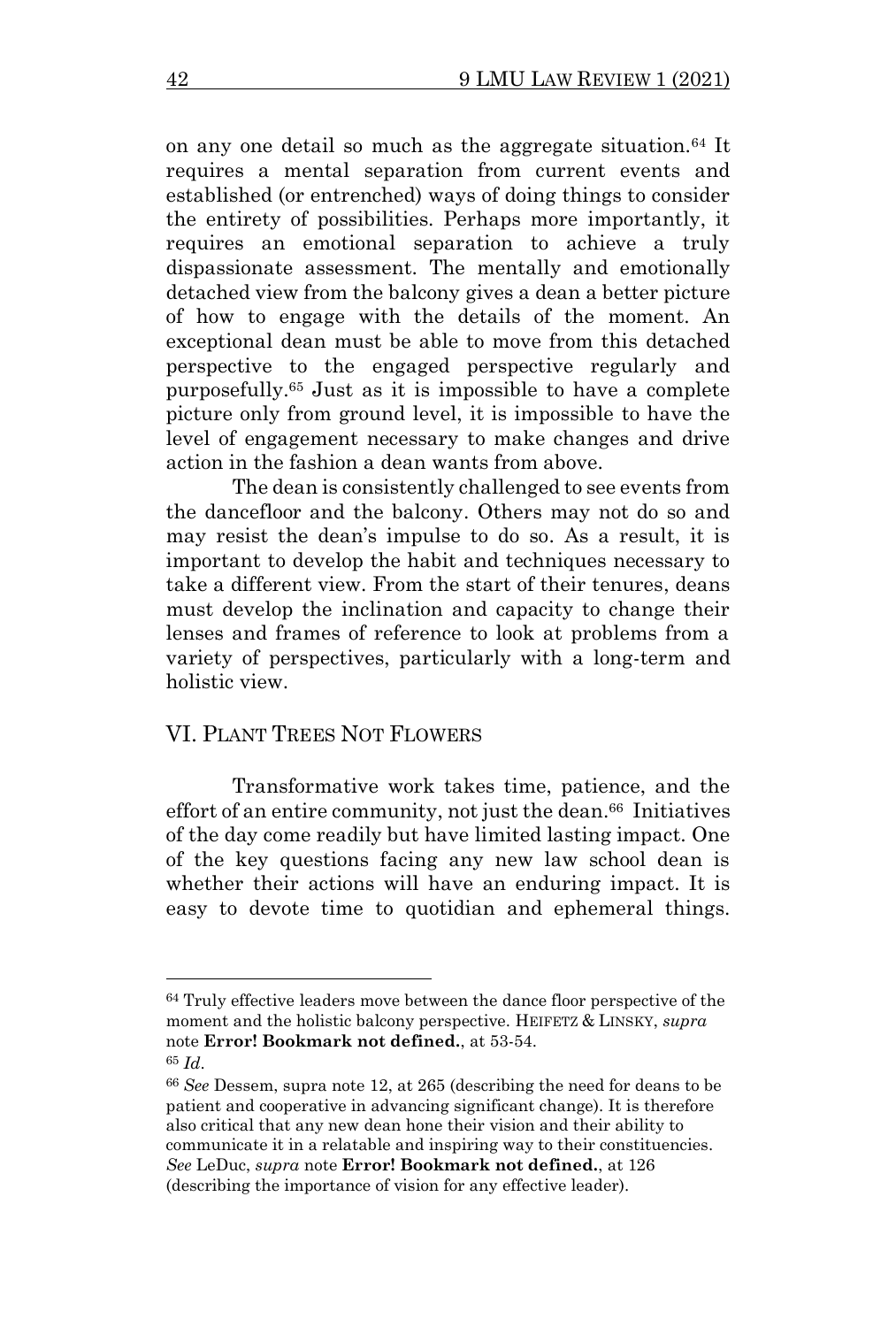Enduring impact is what every dean should seek. It requires a distinct mindset, however.

A helpful metaphor is to focus on planting trees, not flowers. Flowers are lovely, bloom quickly, but die in the fall; trees grow slowly, require steady cultivation, but provide shade and sustenance for generations.<sup>67</sup> The most transformative work involves planting trees, not flowers.<sup>68</sup>

This metaphor is an instructive guide to decanal life in several ways. First, deans must be thoughtful in selecting and pursuing a limited number of transformative projects. Trees cannot be planted everywhere, they must be spaced carefully, aligned with soil and climate, and of sufficiently hearty stock. Just so, the transformative initiatives deans undertake must comport with the culture of the community, align with available resources and interests, and be sustainable within the mission of the law school and parent university.

Second, planting trees requires an ongoing investment of adequate time and resources. Trees must be watered, staked, pruned, and protected against animals. Transformative initiatives likewise require a dean to commit to the steady, ongoing application of resources and attention necessary to nurture an important initiative, even absent immediate and obvious results. Developing a broad and committed donor base requires cultivating many alumni and friends through a variety of means over an extended period.<sup>68</sup> Developing a steady flow of diverse and talented student applicants requires the commitment of time and scholarship dollars, it will only be realized through a succession of incoming classes, and it must be protected against failure

<sup>67</sup>As Thomas Gray reminds us in his Elegy Written in a Country Churchyard: "full many a flower is born to blush unseen, andwaste its sweetness on the desert air." The flowers of near-term initiatives are not unimportant, but they are more readily missed by the observers of a law school community than the enduring nature of more significant efforts. Thomas Gray, Elegy Written in a Country Churchyard 19 (Artist's ed. 1883).

<sup>68</sup> It also takes a dean who lasts long enough to tend the arbor for a sustained period. See Randall, *supra* note 59, at 127-128.

<sup>69</sup> *See* Randall, *supra* note [32,](#page-7-0) at 153-55 (describing the work of aligning school initiatives with fundraising plans and the time commitment of implementing those plans for advancement). *See also*, Prigge, *supra* note [4,](#page-1-0) at 365 (describing the need for extended and thoughtful cultivation of key alumni and friends over time to achieve real advancement).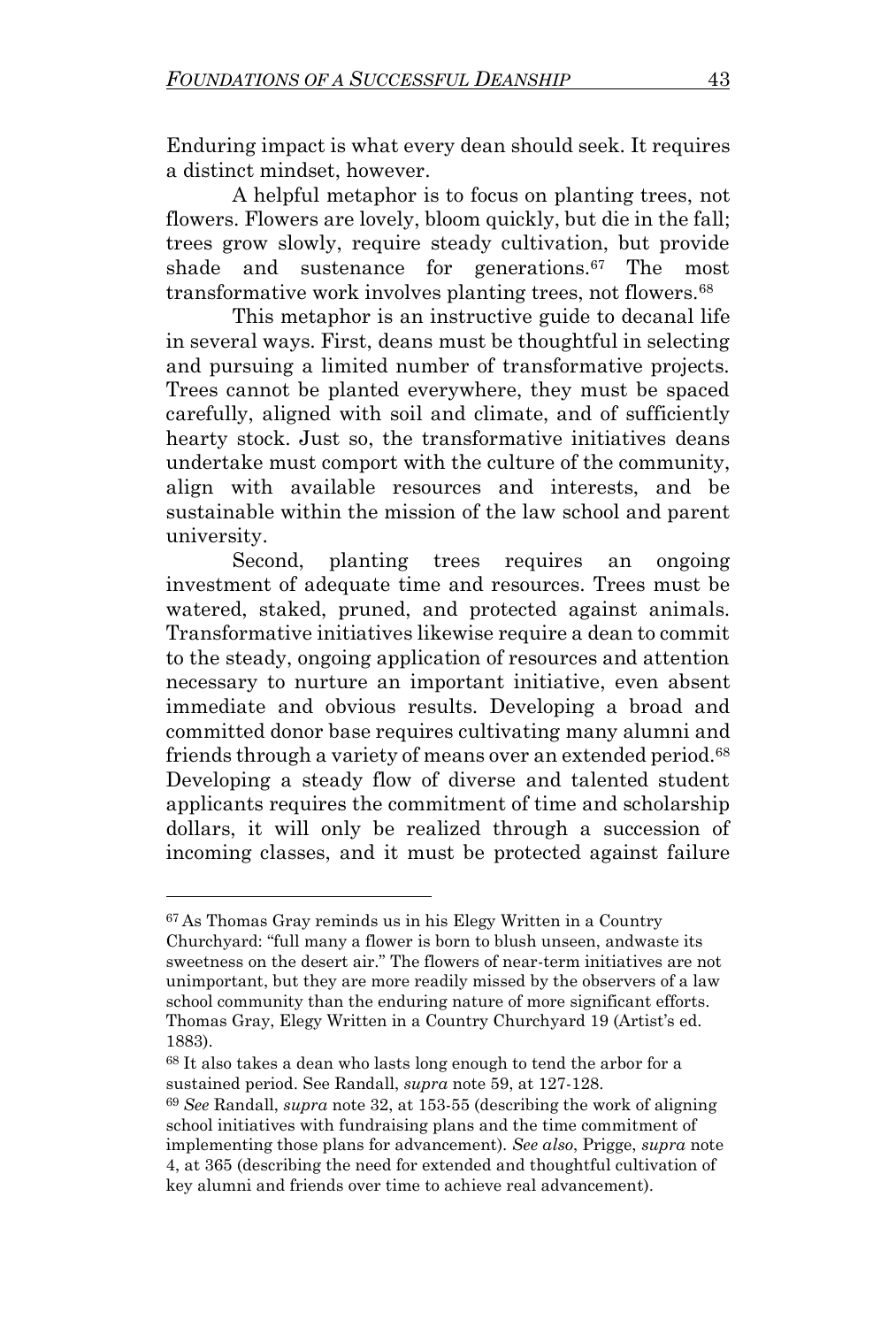even after implementation. Building and sustaining a productive, collegial, and diverse faculty requires time and resources for recruiting, professional development, and community building.<sup>70</sup> Enduring work takes time, energy, and commitment.

 Third, a new dean must accept the reality that they may not see the fruits of their most important work.<sup>71</sup> If a new dean commits to planting trees, not flowers, it may be future deans who sit in their shade. The most significant development work requires cultivating relationships over decades.<sup>72</sup> Often the dean who realizes the gift is the one with the good fortune to be in office when the gift matures. A dean may devote time to recruiting and developing faculty whose greatest teaching and scholarly accomplishments come years later. Necessary restructuring of personnel or programs may earn the dean who implements them only scorn while setting the law school on a new trajectory for success over many coming years. Deans must define success at the outset of their tenure as advancing the best long-term interests of the law school and accept that their work may not always be recognized and rewarded in the moment.

 This commitment to the long term requires tremendous discipline and patience. But it will produce work of enduring, transformative impact.

### VII. PUT YOURSELF OUT THERE

One of the most important things new deans must determine is how to get themselves effectively out into the

<sup>70</sup> *See e.g.*, Kevin Washburn, *Elana Kagan and the Miracle of Harvard*, 61 J. LEGAL EDUC. 67, 74-75 (2011) (describing then Dean Kagan's initiatives to build an engaged and collegial faculty environment at Harvard Law).

<sup>71</sup> ANN M. GARRIDO, REDEEMING ADMINISTRATION: 12 SPIRITUAL HABITS FOR CATHOLIC LEADERS IN PARISHES, SCHOOLS, RELIGIOUS COMMUNITIES, AND OTHER INSTITUTIONS 44 (2013). Garrido describes a "poverty" in administrative work of measurable results and visible outcomes. *Id*. The academic leader must have faith in their vision, their process, and the certitude if the eventual outcome if not their opportunity to see it. Like Moses, the dean may often see the wilderness, not the promised land. *Deuteronomy* 31:1-2.

<sup>72</sup> Randall, *supra* note 59, at 128.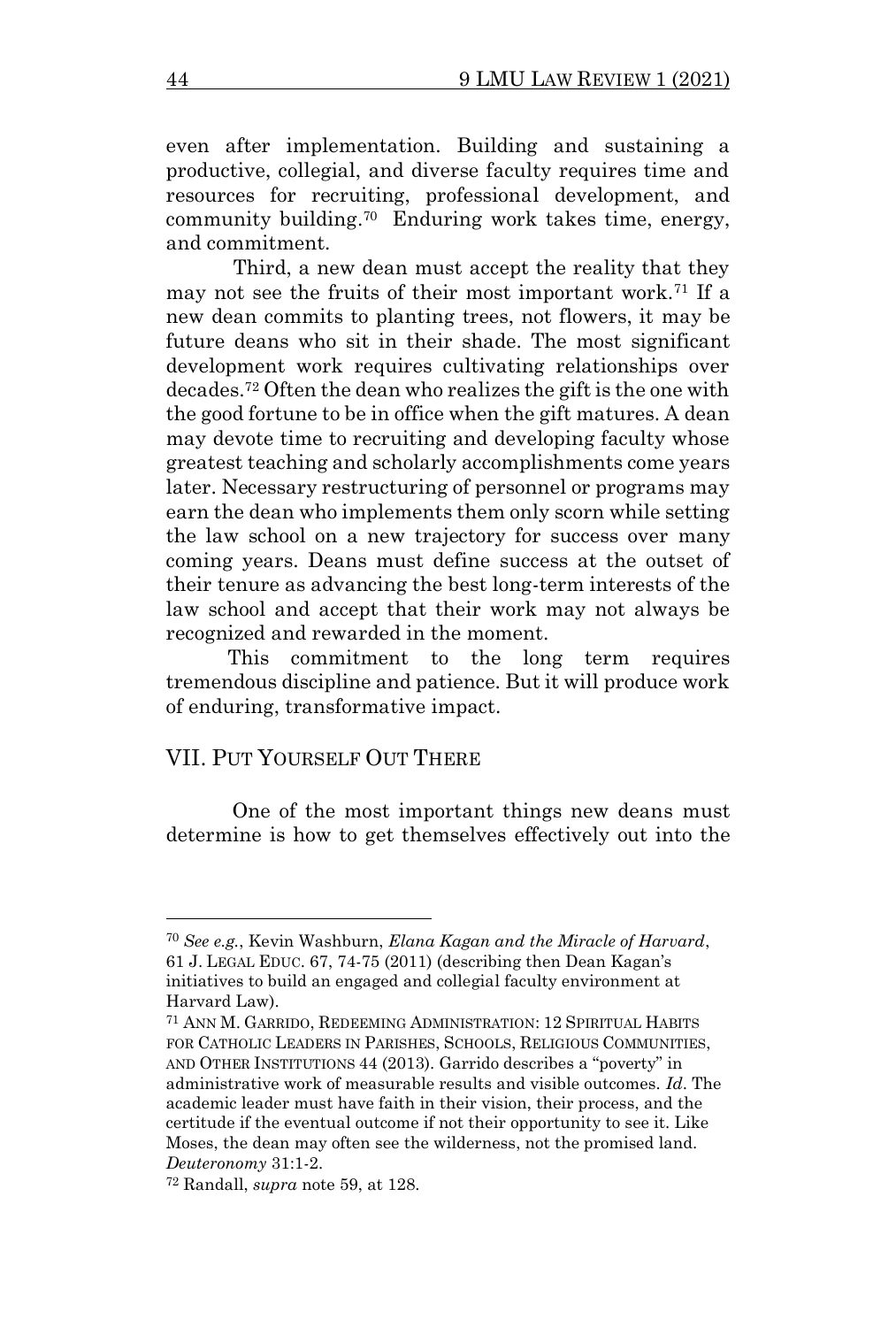world. Putting yourself out there as dean is important.<sup>73</sup> Being visible and engaged consistently pays dividends for deans.<sup>74</sup> Visibility and engagement include many audiences.<sup>75</sup>

It is hard to place too much weight on time invested with students.<sup>76</sup> Students are indisputably the lifeblood of any law school and engagement with them is engagement with the school's present and future. Even if time demands do not allow a dean to teach regularly, a dean can teach students in a variety of ways.<sup>77</sup> Coffee chats, meetings with student groups, guidance about professional development and placement, and even passing conversations in the hallway are opportunities for deans to teach.<sup>78</sup> New deans should plan to invest time in regular, if not always regularly scheduled, student engagement. It will pay dividends for the students, for the school, and for the dean.

On the other end of the spectrum, engagement with alumni pays different dividends. Alumni are important allies for any law school.<sup>79</sup> Alumni are important messengers for the law school. They can talk to legislatures for public law schools. They communicate with boards of governors for private law schools. They inevitably talk to other influential members of the bench, bar, and business community for the law school. Although their voices are powerful, alumni are inherently somewhat disconnected from the law school in time and space. It is therefore critical for new deans to build the habit of getting in front of alumni to exchange information and ideas about the law school. Alumni provide

<sup>73</sup> Stated another way, good things happen when deans get out of their offices and into the world. Rodney A. Smolla, *Nineteen Rules to Dean By*, 36 U. TOL. L. REV. 183, 188 (2004).

<sup>74</sup> Melissa A. Essary, *Confessions of a Dean: Barriers and Breakthroughs to Communication*, 40 U. TOL. L. REV. 333, 333-34 (2009). <sup>75</sup> *See Id*.

<sup>76</sup> *See e.g.*, Sarah Copley, *John D. Feerick, A Student's Perspective*, 70 FORDHAM L. REV. 2153, 2153-54 (2002) (describing the deep impact of Dean Feerick's regular and supportive engagement with students).

<sup>77</sup> *See* R. Lawrence Dessem, *Ten Things Deans Can Do with Students*, 35 U. TOL. L. REV. 45, 45-48 (2003) (cataloguing informal ways in which deans can educate and mentor law students).

<sup>78</sup> Essary, *supra* note 74, at 340.

<sup>79</sup> Lawrence Ponoroff, *From Water Closets to Alumni Relations: A Few Reflections on Where the Dean's Time is Most Productively Deployed*, 36 U. TOL. L. REV. 137, 139 (2004).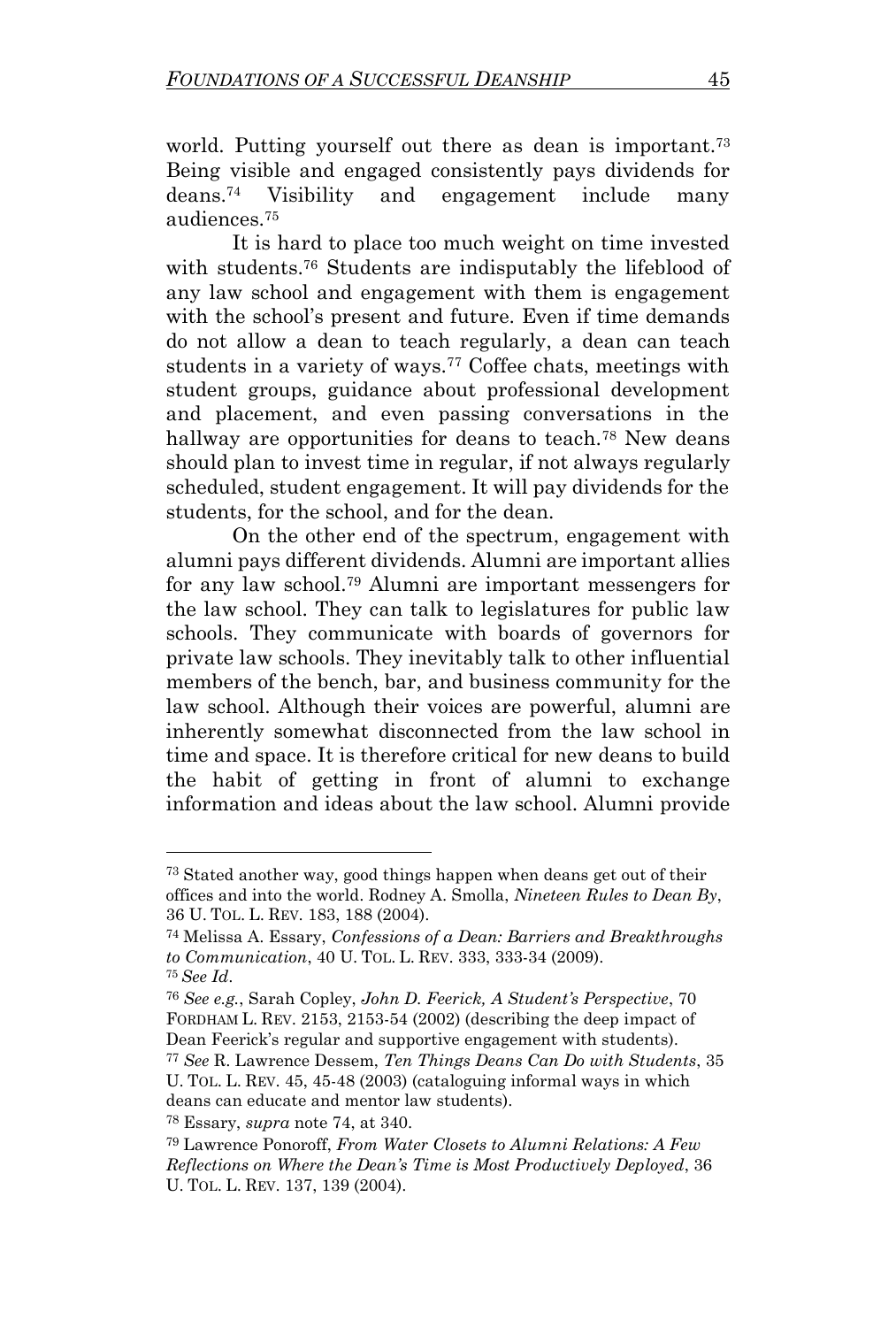a crucial focus group to help take the school's story into the world, provide insight into the needs and concerns of the legal community, share input on areas to expand or refine the law school curriculum, boost placement efforts, assist with recruiting, and provide necessary philanthropy.<sup>80</sup> The new dean must establish good alumni relations practices from day one.

More than other individuals, the dean can be a manifestation of the law school in the world. To see the dean is to see the law school for many.<sup>81</sup> When people have a chance to share their thoughts about the law school with the dean they feel an increased connection, even if their ideas are not accepted. <sup>82</sup> Building the time to go into the world as dean is building time for marketing, feedback, development, and many other vital aspects of the law school mission. It becomes easy to get stuck in a silo, trapped in both time and space. <sup>83</sup> Successful deans must find time to break free of confinement and into the world, and they must do so from the beginning of their tenure. In fact, starting at the start is perhaps the most important time as new deans introduce themselves and their vision to the community of their school.

Putting yourself out there starts with being present. A dean needs to be visible at events. Alumni need to see the dean at bench and bar functions. Students need to see the dean in the hallways, in formal listening sessions, at student-sponsored events, and teaching whether formally in class or informally in mentoring conversations and other ad hoc engagements.<sup>84</sup> Faculty need to see the dean at faculty meetings, in presentations of in-progress scholarship, and other locations where the dean can be both an administrative support and a colleague. The dean needs to take the

<sup>80</sup> *Id*. at 139-41.

<sup>81</sup> *Id*. at 138-39 (describing the higher degree of respect and importance assigned to law deans in comparison to many other academic leaders). <sup>82</sup> *Id*. at 146. Conversely, alumni who are ignored are likely alumni who are angry or disengaged. The same is true of most members of the law school community for that matter. The dean has little currency more valuable than their time and engagement. Deciding early in the tenure

as dean how to spend that capital is crucial. *See supra* note[s 27](#page-6-0) to [29.](#page-6-1)  <sup>83</sup> Leaders who are stuck in silos produce organizations with problems of silos and lack of cooperation. PATRICK LENCIONI, SILOS, POLITICS, AND TURF WARS 175-77 (2006).

<sup>84</sup> Dessem, *supra* note 77, at 45-48.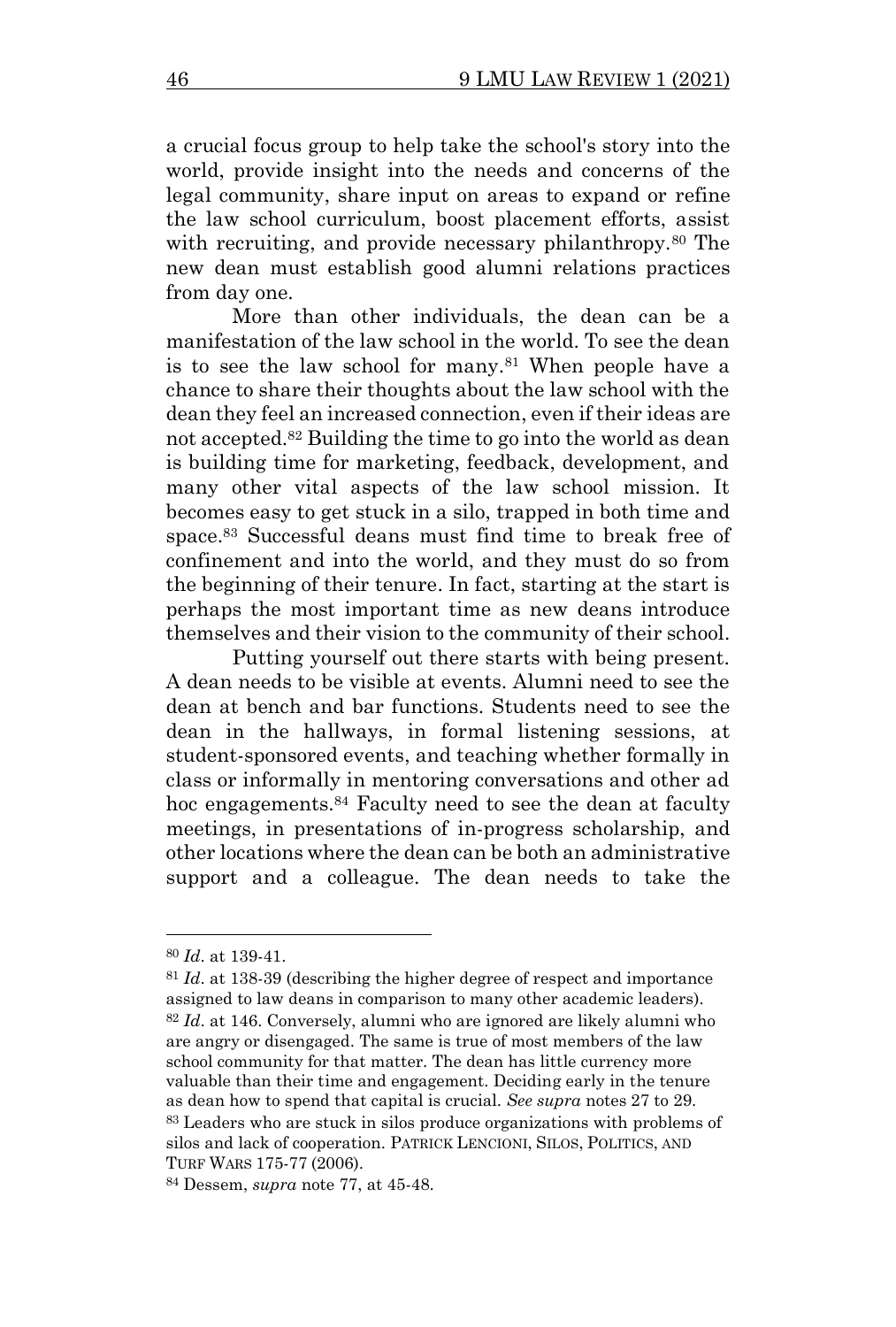initiative to go to the members of the law school community on their turf.

By putting themselves out there to the entire law school community, the dean promotes a culture of engagement that makes law school life more productive and enjoyable. Creating opportunities for scholarly exchange and community allows faculty to be more productive.<sup>85</sup> Opportunities for student engagement helps to develop professionals skilled in creating a diverse, equitable, and inclusive profession. By setting an example of availability and engagement from the start, new deans help to build law school communities of energy, engagement, and shared vision and values.

Put yourself out there from the start of deanship. It is imperative to give a deanship life.

# VIII. FIND JOY IN THE MOMENT

Being a law school dean comes with the cost of significant pressure and obligation. Reading much of the cautionary literature about decanal service, it is possible to forget that the job also carries great reward.<sup>86</sup> It is also possible to lose sight of the rewarding aspects of the job in the course of doing it. Particularly in the early days of being dean when the curves of learning, adjustment, and initiative are all quite steep. Keeping a high pace makes it challenging to pause and appreciate the joys of the moment, but it is necessary to do so. 87

Finding joy in the moment of decanal service is less technically necessary to success than the other ideas presented above. A successful dean can somewhat mechanically set priorities and goals, develop structures and systems, and execute the work. That approach is not the most fulfilling or best course, however.

The better course is to find joy in the moments of service as dean. All the moments. Even the difficult ones. As with the other priorities discussed above, finding joy is a

<sup>85</sup> Washburn, *supra* note 70, at 74-75.

<sup>86</sup> Dessem, *supra* note [12,](#page-2-3) at 268; Howard A. Glickstein, *A Dean's Survival Guide*, 34 U. Tol. L. Rev. 75, 75-76 (2002).

<sup>87</sup> Smolla, *supra* note 73, at 189. Joy breeds hope. Hope sustains an academic leader in their work and the personal sacrifices necessary to it. GARRIDO, *supra* note 71, at 172.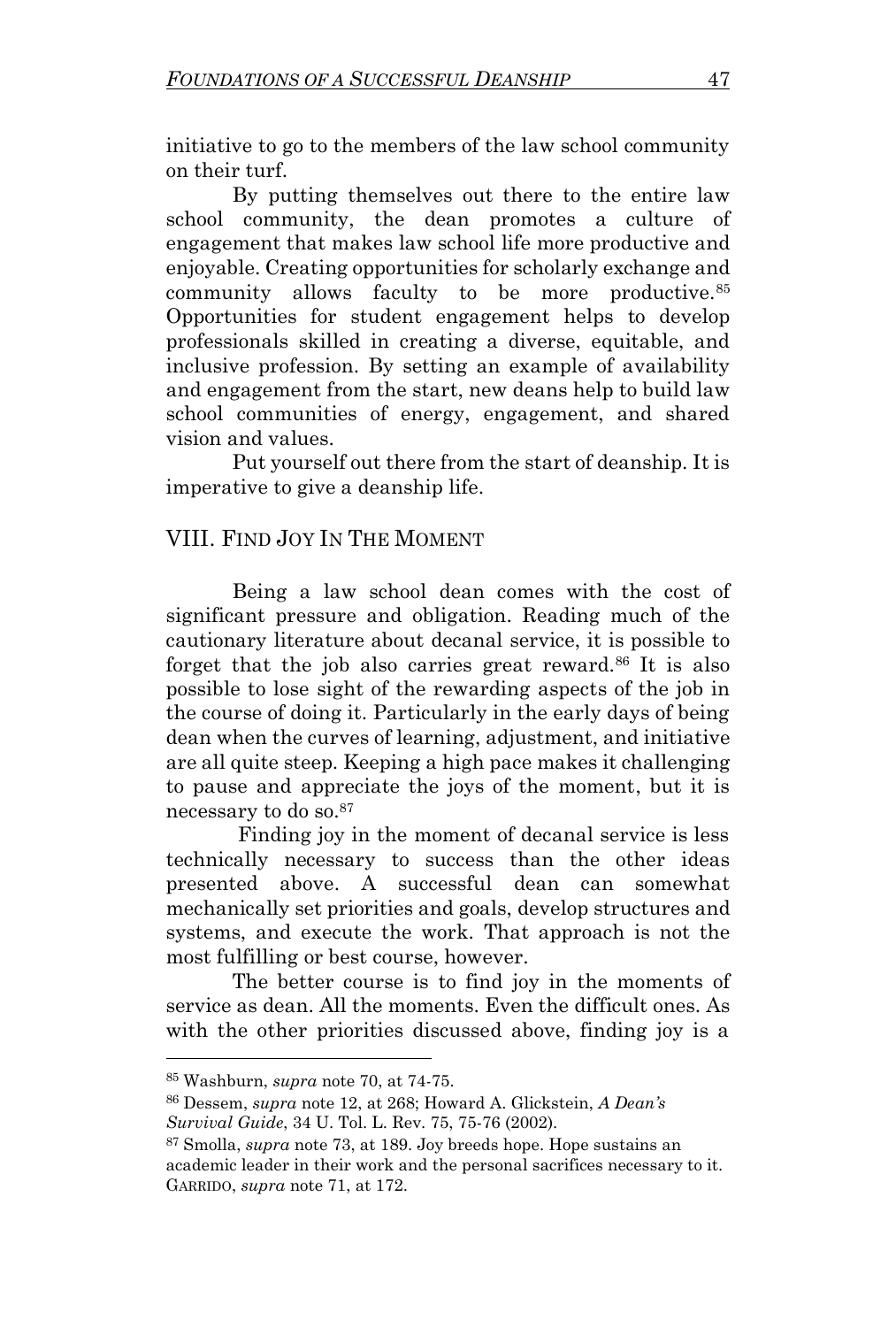matter of choice and discipline for a new dean. Joy exists, but the new dean must choose to accept it. As Joseph Campbell notes, "[w]e can choose to live in joy." <sup>88</sup> A better deanship starts with the choice to live in joy as dean.

Finding joy in the work will sustain a new dean (or an old one) by reminding them why they sought the job to begin with. Quite likely, a dean became dean because he or she is passionate about the law, education, and working with talented and intelligent people who share those interests.<sup>89</sup> Finding joy in each moment of the work will lead the dean to see opportunity and success, not only obligations and deficiencies, within the law school community.<sup>90</sup> From this viewpoint, deans can readily and regularly celebrate their school and members of its community to the benefit of all.<sup>91</sup> Finding joy will sustain the dean and their community by extension.

Joy is contagious. Choosing to live in joy as dean will call the law school community to do the same. Deans who find joy in their work will lift other members of the community up, which increases their investment in the

<sup>88</sup> JOSEPH CAMPBELL, THE HERO WITH A THOUSAND FACES PAGE (YEAR). In context, Campbell's quote tells us more about the profound nature of this choice. His full sentence reads, "[w]e cannot cure the world of sorrows, but we can choose to live in joy." Making the choice of joy in the face of, not the absence of, sorrows and challenges is the important thing. Choosing joy from a favorable position is an easy choice, choosing it in the face of difficulty, even sorrow, is an important one.

<sup>89</sup> Dessem, *supra* note **Error! Bookmark not defined.**, 19-20; James P. White, *A Tribute To Dean Robert A. Stein: Former Dean of the University of Minnesota Law School*, 80 MINN. L. REV. 27, 31 (1995) (describing the passion of Dean Stein, widely regarded as a model of professionalism and achievement as a law school dean, for the variety of opportunities presented to a modern law school dean).

<sup>90</sup> *See* Howard W. Brill, *"For Such a Time As This" Bible Verses For Law School Deans*, 2006 ARK. L. NOTES 125, 126 (2006) (finding inspiration to view each day as dean as a gift of opportunity in *Psalm* 118:24 "This is the day the Lord has made; let us rejoice and be glad in it.") Truly every day as dean is a gift. The most successful deans accept these gifts for what they are, even if sometimes they are not exactly what the dean would have chosen for themselves.

<sup>91</sup> *See e.g.*, Dessem, *supra* note 77, at 53 (describing the benefits of celebrating student achievement). The same benefits are reaped whenever a dean can support and encourage students, faculty, staff, alumni, or any member of the law school community in their work and celebrate their achievements.